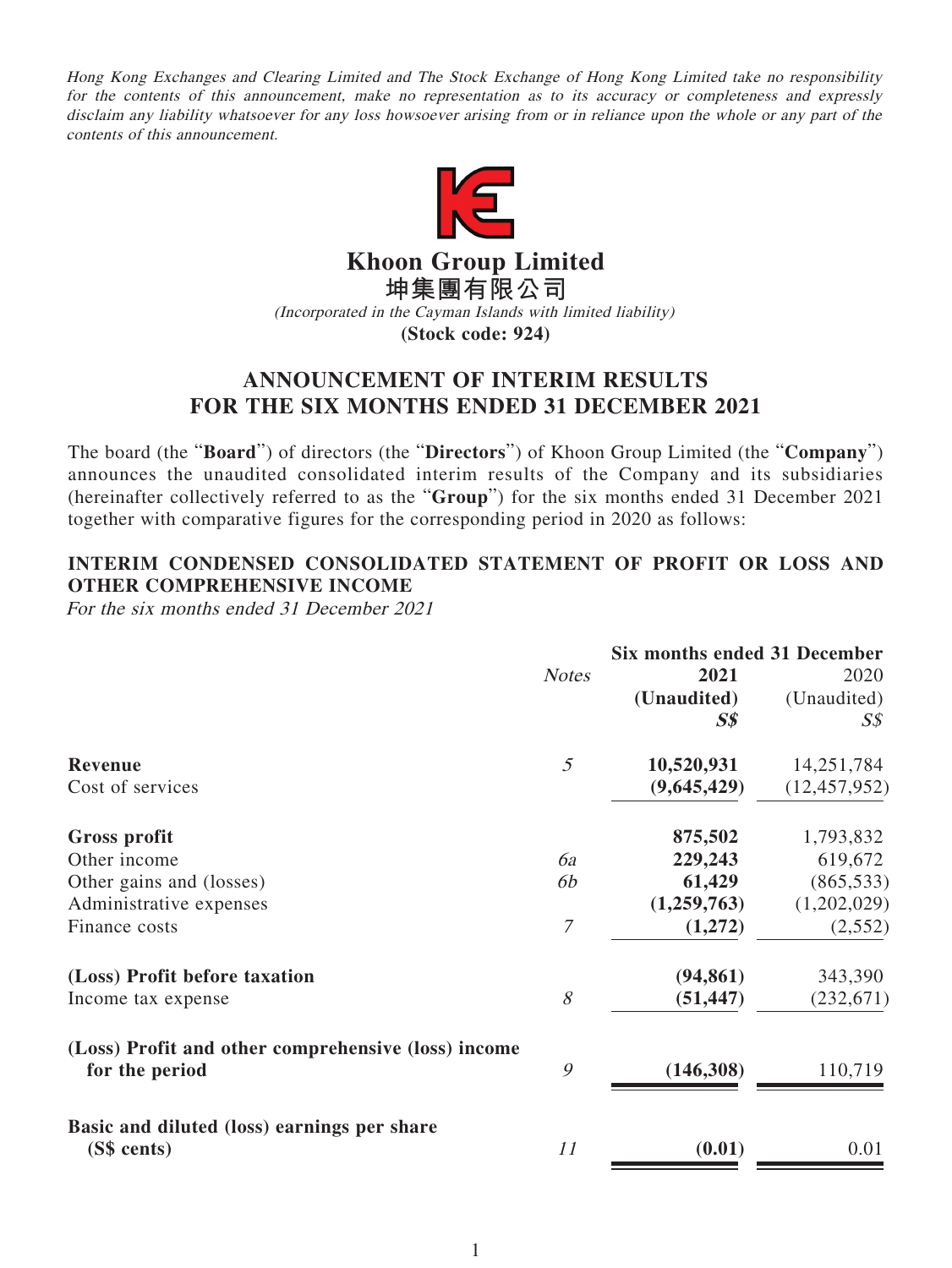## **INTERIM CONDENSED CONSOLIDATED STATEMENT OF FINANCIAL POSITION** As at 31 December 2021

|                                              | <b>Note</b> | As at<br>31 December<br>2021<br>(Unaudited)<br>$S\$ | As at<br>30 June<br>2021<br>(Audited)<br>$S\mathcal{S}$ |
|----------------------------------------------|-------------|-----------------------------------------------------|---------------------------------------------------------|
| <b>ASSETS AND LIABILITIES</b>                |             |                                                     |                                                         |
| <b>Non-current assets</b>                    |             |                                                     |                                                         |
| Plant and equipment                          | 12          | 405,904                                             | 570,489                                                 |
| Investment property                          | 13          | 831,879                                             | 839,890                                                 |
| Right-of-use assets                          | 14          | 232,840                                             | 295,432                                                 |
|                                              |             | 1,470,623                                           | 1,705,811                                               |
| <b>Current assets</b>                        |             |                                                     |                                                         |
| Trade receivables                            | 15          | 3,437,000                                           | 7,050,305                                               |
| Other receivables, deposits and prepayments  | 16b         | 916,315                                             | 1,127,081                                               |
| Contract assets                              | 17          | 32,617,185                                          | 33,648,893                                              |
| Bank balances and cash                       | 18          | 17,509,571                                          | 17,747,818                                              |
|                                              |             | 54,480,071                                          | 59,574,097                                              |
| <b>Current liabilities</b>                   |             |                                                     |                                                         |
| Trade and other payables                     | 19          | 16,971,870                                          | 22, 181, 193                                            |
| <b>Contract liabilities</b>                  | 17          | 84,491                                              | 11,323                                                  |
| Lease liabilities                            | 20          | 84,486                                              | 108,345                                                 |
| Income tax payable                           |             | 403,147                                             | 370,779                                                 |
|                                              |             | 17,543,994                                          | 22,671,640                                              |
| <b>Net current assets</b>                    |             | 36,936,077                                          | 36,902,457                                              |
| <b>Total assets less current liabilities</b> |             | 38,406,700                                          | 38,608,268                                              |
| <b>Non-current liabilities</b>               |             |                                                     |                                                         |
| Deferred tax liabilities                     | 21          | 41,281                                              | 55,994                                                  |
| Lease liabilities                            | 20          | 149,053                                             | 189,600                                                 |
|                                              |             | 190,334                                             | 245,594                                                 |
| <b>Net assets</b>                            |             | 38,216,366                                          | 38, 362, 674                                            |
| <b>EQUITY</b>                                |             |                                                     |                                                         |
| <b>Capital and reserves</b>                  |             |                                                     |                                                         |
| Share capital                                | 22          | 1,742,143                                           | 1,742,143                                               |
| Share premium                                |             | 31,669,457                                          | 31,669,457                                              |
| Merger reserve                               |             | (11, 417, 891)                                      | (11, 417, 891)                                          |
| Accumulated profits                          |             | 16,222,657                                          | 16,368,965                                              |
| Equity attributable to owners of the Company |             | 38,216,366                                          | 38, 362, 674                                            |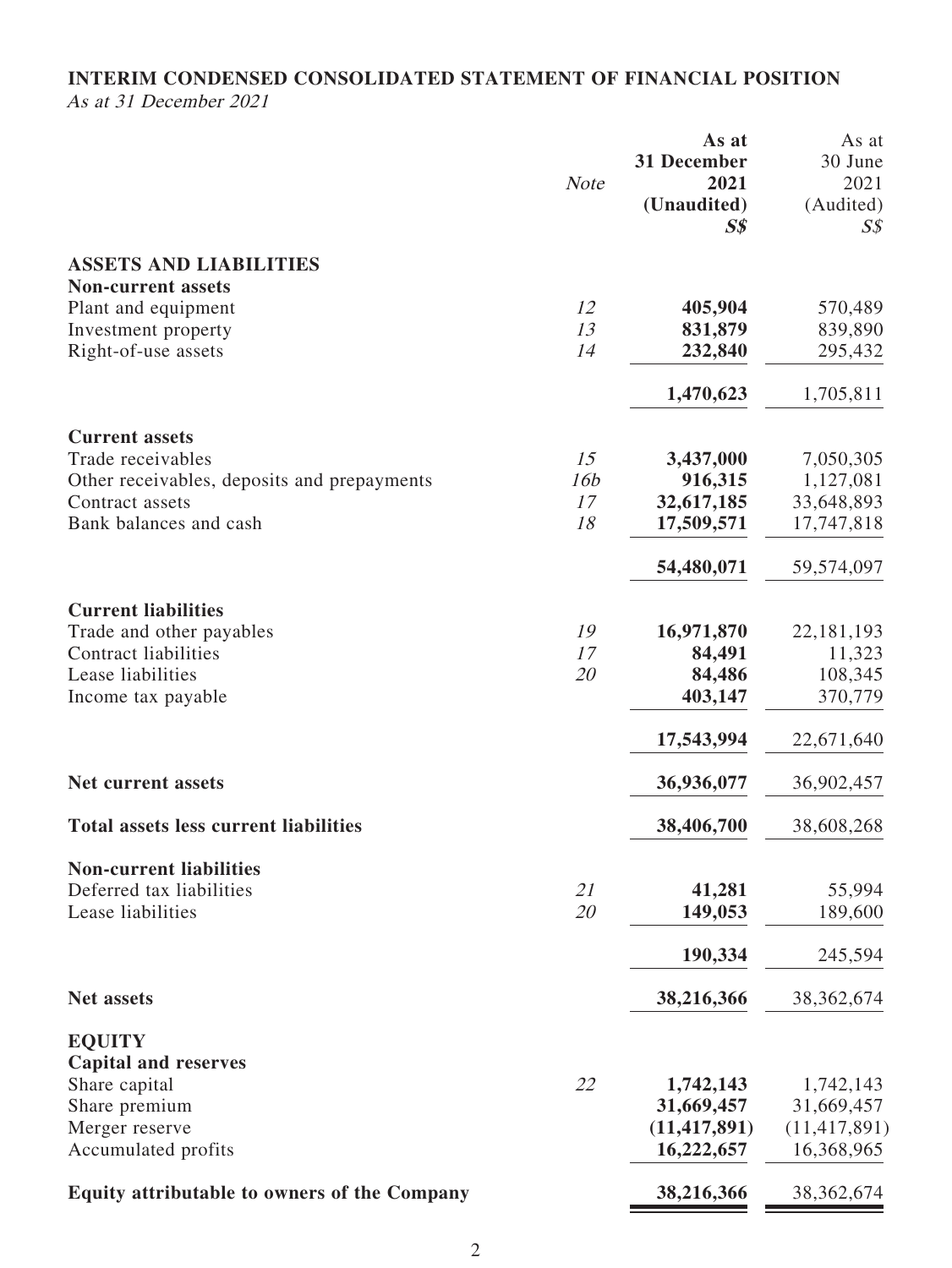### **NOTES TO THE INTERIM CONDENSED CONSOLIDATED FINANCIAL STATEMENTS** For the six months ended 31 December 2021

### **1 GENERAL**

Khoon Group Limited (the "Company") was incorporated and registered as an exempted company in the Cayman Islands with limited liability on 24 July 2018 and its registered office is located at P.O. Box 1350, Windward 3, Regatta Office Park, Grand Cayman KY1-1108, Cayman Islands. The Company was registered with the Registrar of Companies in Hong Kong as a non-Hong Kong company under Part 16 of the Companies Ordinance (Chapter 622 of the Laws of Hong Kong) (the "Companies Ordinance") on 18 September 2018 and the principal place of business in Hong Kong is Unit B, 17/F, United Centre, 95 Queensway, Hong Kong. The head office and principal place of business of the Group is at Block 5000 Ang Mo Kio Avenue 5, #04-01, Techplace II, Singapore 569870. The shares of the Company have been listed on the Main Board of The Stock Exchange of Hong Kong Limited (the "Stock Exchange") since 5 July 2019.

The Company is a subsidiary of Lead Development Investment Limited ("Lead Development"), incorporated in the British Virgin Islands (the "BVI"), which is also the Company's ultimate holding company. Lead Development is owned by Mr. Ang Jui Khoon ("Mr. JK Ang") and his son Mr. Ang Kok Kwang ("Mr. KK Ang"). Upon the entering into the concert party deed, Mr. JK Ang and Mr. KK Ang through Lead Development became the controlling shareholders of Khoon Group Limited and its subsidiaries (the "Group") (together referred to as the "Controlling Shareholders").

The Company is an investment holding company and the principal activities of its operating subsidiary, Khoon Engineering Contractor Pte. Ltd. ("Khoon Engineering"), incorporated in Singapore, are the provision of electrical engineering services.

The interim condensed consolidated financial statements are presented in Singapore Dollars ("S\$"), which is also the functional currency of the Company.

#### **2 GROUP REORGANISATION AND BASIS OF PREPARATION AND PRESENTATION OF THE INTERIM CONDENSED CONSOLIDATED FINANCIAL STATEMENTS**

During the financial year ended 30 June 2020, for the purpose of the listing of the Company's shares on the Main Board of the Stock Exchange, the Group underwent a group reorganisation (the "Reorganisation").

The Group resulting from the Reorganisation is regarded as a continuing entity. Accordingly, the interim condensed consolidated financial statements have been prepared to include the financial statements of the companies now comprising the Group as if the group structure upon completion of the Reorganisation had been in existence throughout the period, or since their respective dates of incorporation or establishment where this is a shorter period.

#### **Movement of Lead Development's Interest in the Company**

On 20 March 2020 (after trading hours), 200,000,000 shares of the Company then held by Lead Development (the "Placing Shares"), representing 20% of the existing issued share capital of the Company, were successfully placed to certain investors at HK\$0.265 per Placing Share pursuant to the terms of a placing agreement dated 11 March 2020 (the "Placing").

Upon completion of the Placing, Lead Development held 550,000,000 shares of the Company, representing 55% of the existing issued share capital of the Company, and remained a controlling shareholder of the Group.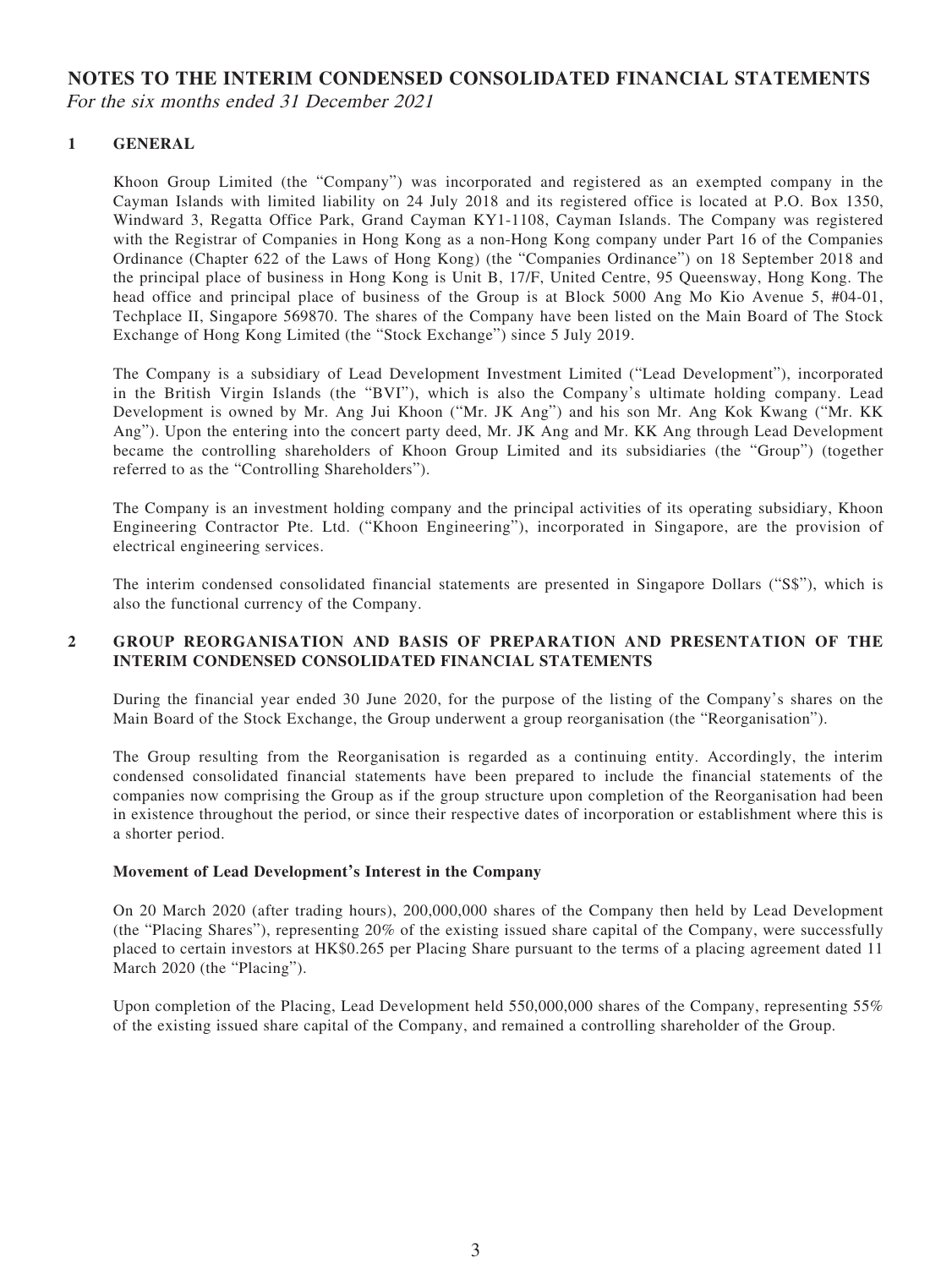#### **3 ADOPTION OF NEW AND REVISED STANDARDS**

#### **New and amended International Financial Reporting Standards ("IFRS") that are effective for the current period**

#### **New and revised IFRS Standards issued but not yet effective**

At the date of authorisation of these interim condensed consolidated financial statements, the Group has not early applied the following new and amendments to IFRS Standards that have been issued but are not yet effective, which are relevant to the Group:

| Amendments to IFRS 3         | Reference to the Conceptual Framework <sup>1</sup>                       |
|------------------------------|--------------------------------------------------------------------------|
| Amendments to IAS 37         | Onerous Contracts – Cost of Fulfilling a Contract <sup>1</sup>           |
| Amendments to IAS 16         | Property, Plant and Equipment: Proceeds before Intended Use <sup>1</sup> |
| Amendments to IFRSs          | Annual Improvements to IFRS Standards 2018-2020 <sup>1</sup>             |
| Amendments to IAS 1          | Classification of Liabilities as Current or Non-current <sup>2</sup>     |
| Amendments to IAS 1 and IFRS | Disclosure of Accounting Policies <sup>2</sup>                           |
| Practice Statement 2         |                                                                          |
| Amendments to IAS 8          | Definition of Accounting Estimates <sup>2</sup>                          |
| Amendments to IAS 12         | Deferred Tax related to Assets and Liabilities arising from a Single     |
|                              | Transaction <sup>2</sup>                                                 |
|                              |                                                                          |

1 Effective for annual periods beginning on or after 1 January 2022.

2 Effective for annual periods beginning on or after 1 January 2023.

The directors of the Company anticipates that the application of the other new and amendments to IFRS Standards will have no material impact on the Group's consolidated financial position and performance as well as disclosures in the foreseeable future.

#### **4 SIGNIFICANT ACCOUNTING POLICIES**

#### **Basis of Accounting**

The interim condensed consolidated financial statements of the Group have been prepared in accordance with International Financial Reporting Standards issued by the International Accounting Standards Board ("IASB").

In addition, the interim condensed consolidated financial statements include applicable disclosures required by the Rules Governing the Listing of Securities on the Stock Exchange and the applicable disclosures required by the Companies Ordinance.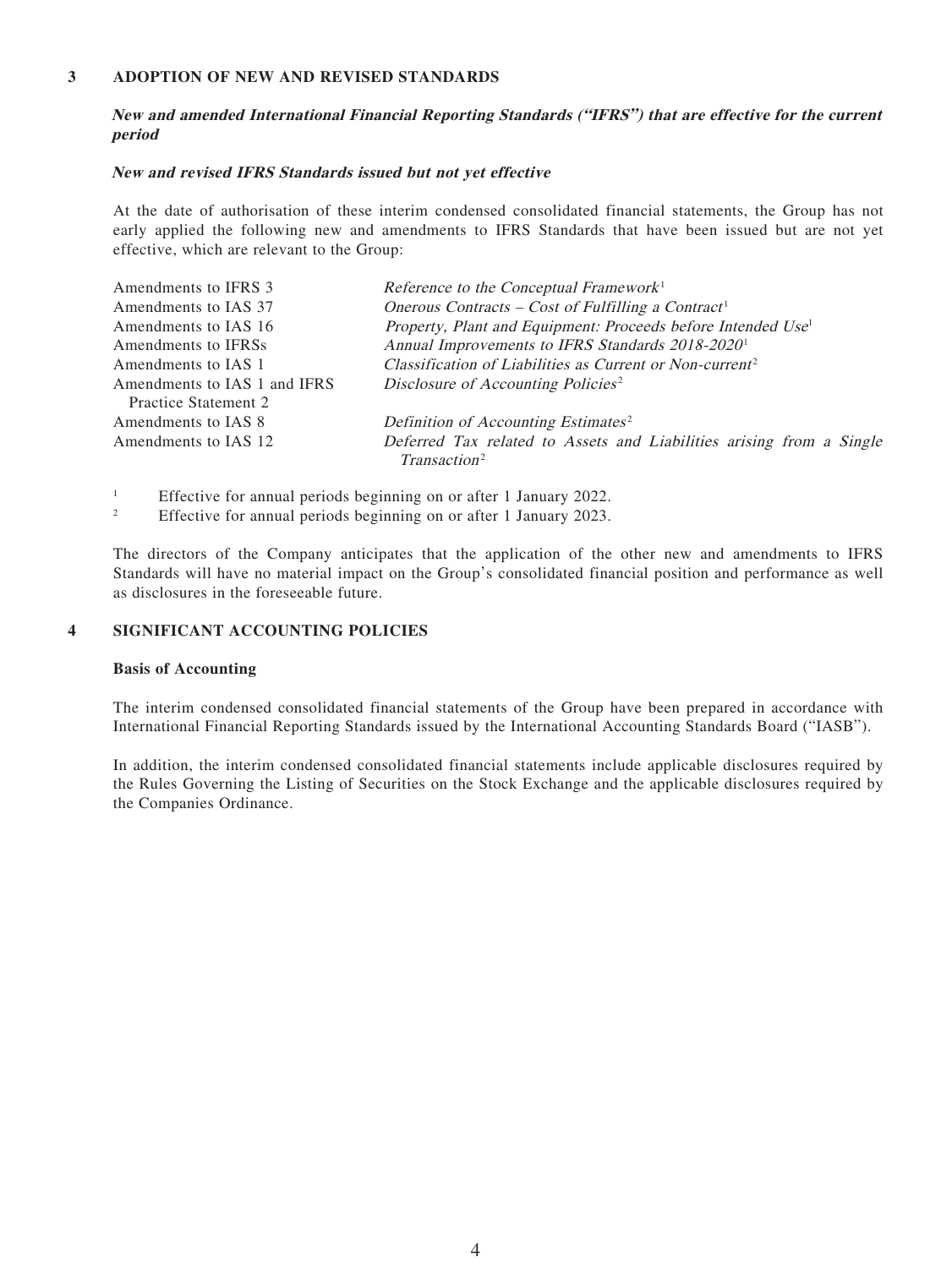#### **5 REVENUE AND SEGMENT INFORMATION**

Revenue represents the fair value of amounts received and receivable from provision of electrical engineering services being recognised over time, mainly comprising of (i) assisting to obtain statutory approvals; (ii) customisation and/or installation of electrical systems; and (iii) testing and commissioning by the Group to external customers. It also represents the revenue from contracts with customers.

Information is reported to the executive directors of the Company, being the chief operating decision makers ("CODMs") of the Group, for the purposes of resource allocation and performance assessment. No other analysis of the Group's result nor assets and liabilities is regularly provided to the CODMs for review and the CODMs review the overall results and financial performance of the Group as a whole. Accordingly, only entitywide disclosures on services, major customers and geographical information are presented in accordance with IFRS 8 Operating Segments.

An analysis of the Group's revenue for the six months ended 31 December 2021 and 2020 is as follows:

|                                                                     | For the six months ended<br>31 December |             |
|---------------------------------------------------------------------|-----------------------------------------|-------------|
|                                                                     | 2021                                    |             |
|                                                                     | (Unaudited)                             | (Unaudited) |
|                                                                     | S <sub>s</sub>                          | S\$         |
| Contract revenue from provision of electrical engineering services, |                                         |             |
| recognised over time                                                | 10,520,931                              | 14,251,784  |

All the Group's services are rendered directly with the customers. Contracts with the Group's customers are agreed in fixed-price with terms from 1 month to 52 months (2020: 1 month to 52 months).

Included in the Group's revenue for six months ended 30 December 2021 is S\$7,297,027 (2020: S\$8,178,531) derived from provision of electrical engineering services to the customers in public sector. Other revenue is derived from provision of electrical engineering services to the customers in private sector.

#### **Transaction price allocated to the remaining performance obligations**

The following table shows the aggregate amount of the transaction price allocated to performance obligations that are unsatisfied (or partially satisfied) as at the end of the reporting period.

|                                                    | For the six months ended<br>31 December |             |
|----------------------------------------------------|-----------------------------------------|-------------|
|                                                    | 2021                                    | 2020        |
|                                                    | (Unaudited)                             | (Unaudited) |
|                                                    | S <sub>s</sub>                          | S\$         |
| Provision of electrical engineering services:      |                                         |             |
| - Within one year                                  | 48,399,779                              | 43,336,932  |
| - More than one year but not more than two years   | 31,463,220                              | 12,957,618  |
| - More than two years but not more than five years | 19, 177, 721                            | 2,990,078   |
|                                                    | 99,040,720                              | 59,284,628  |

Based on the information available to the Group at the end of the reporting period, the management of the Group expects the transaction price allocated to the unsatisfied (or partially satisfied) contracts as at 31 December 2021 and 2020 has been/will be recognised as revenue during the years ended/ending 30 June 2021 to 2026.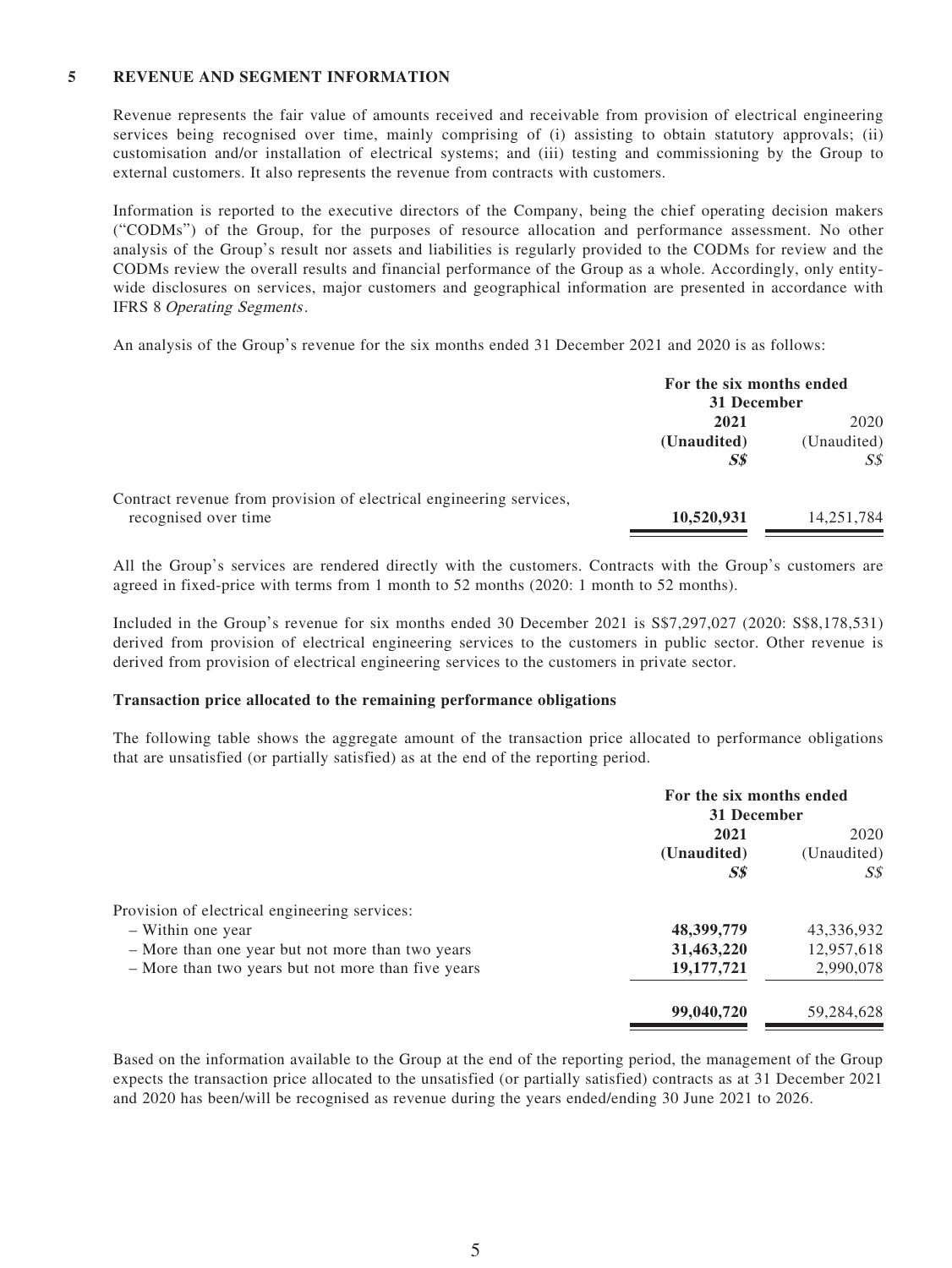#### **Information about the major customers**

The revenue from customers individually contributing over 10% of the total revenue of the Group during the reporting period are as follows:

| For the six months ended<br>31 December |             |
|-----------------------------------------|-------------|
| 2021                                    | 2020        |
| (Unaudited)                             | (Unaudited) |
| S <sub>s</sub>                          | S\$         |
| 2,167,226                               | 6,907,904   |
| 1,938,732                               | $N/A^*$     |
| 1,105,977                               | $N/A^*$     |
|                                         |             |

\* Revenue did not contribute over 10% of the total revenue of the Group for the period.

#### **Geographical information**

The Group principally operates in Singapore, which is also the place of domicile. Revenue derived from Singapore represents 100% of the total revenue for the period ended 31 December 2021 (2020: 100%) based on the location of services delivered. The Group's non-current assets are all located in Singapore.

#### **6 a. OTHER INCOME**

|                            | For the six months ended<br>31 December |                     |
|----------------------------|-----------------------------------------|---------------------|
|                            | 2021                                    | 2020<br>(Unaudited) |
|                            | (Unaudited)                             |                     |
|                            | S <sub>s</sub>                          | S\$                 |
| Bank interest income       | 13,533                                  | 74,304              |
| Government grants (Note 1) | 198,310                                 | 502,572             |
| Rental income              | 17,400                                  | 9,955               |
| Insurance payout           |                                         | 31,049              |
| Others                     |                                         | 1,792               |
|                            | 229,243                                 | 619,672             |

Note 1: Government grants mainly include COVID-19-related support by the Singapore government, such as the Foreign Worker Levy ("FWL") rebates and the Job Support Scheme ("JSS") to help companies tides through this period of economic uncertainty. Under the JSS, the government will co-fund between 10% to 75% of the first S\$4,600 of gross monthly wages paid to each local employee in a 17-month period through cash subsidies.

While JSS and FWL rebated were recognised as grant income, no FWL waivers obtained (2020:S\$273,000) were offset against related FWL expenses in cost of services.

All government grants are compensation for expenses or losses already incurred or for the purpose of giving immediate financial support to the Group with no future related costs.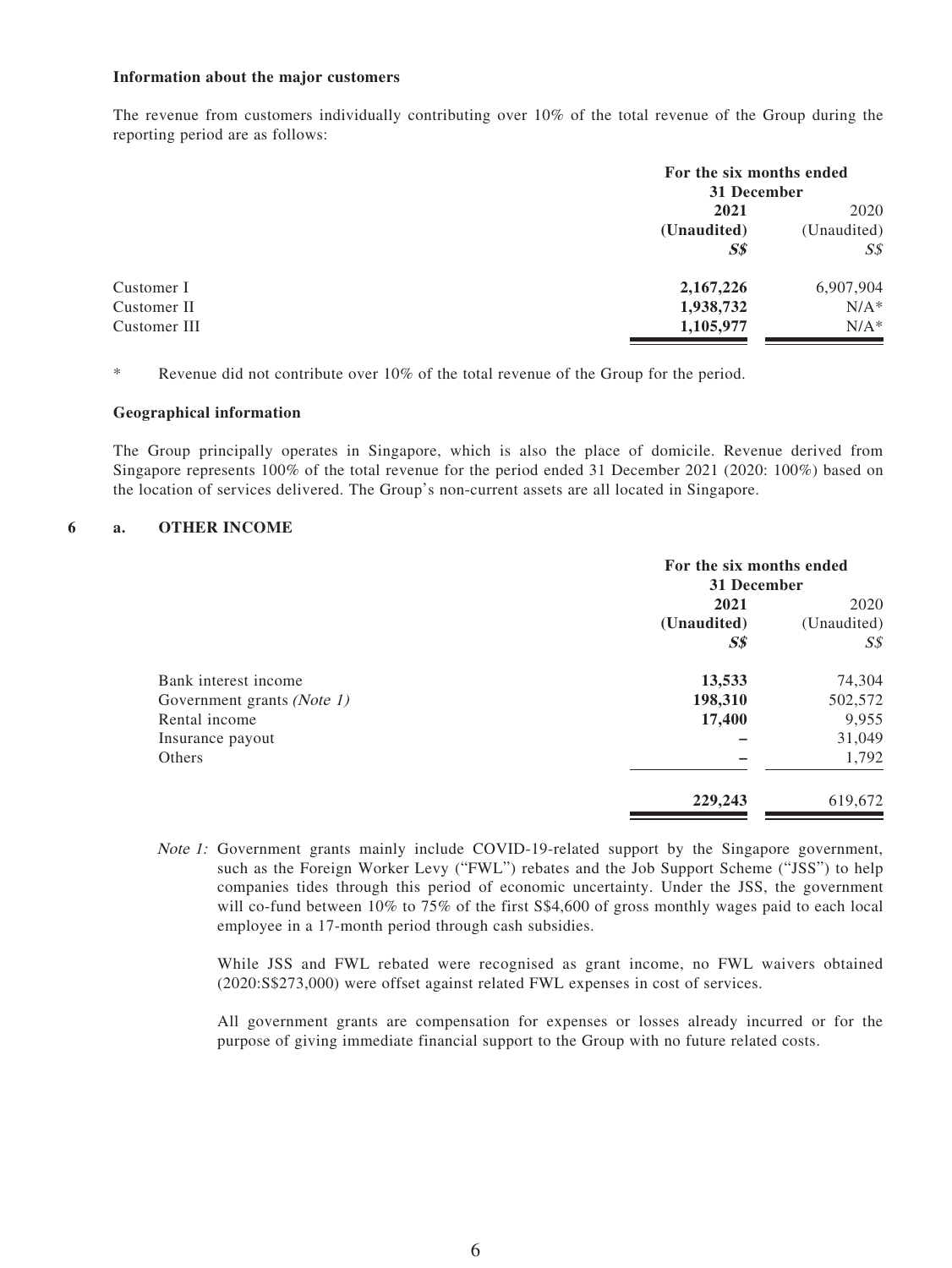#### **6 b. OTHER GAINS AND LOSSES**

| For the six months ended<br>31 December |                |
|-----------------------------------------|----------------|
| 2021                                    | 2020           |
| (Unaudited)                             | (Unaudited)    |
| S <sub>s</sub>                          | $S\mathcal{S}$ |
| 61,429                                  | (865, 533)     |
| 61,429                                  | (865, 533)     |
|                                         |                |

### **7 FINANCE COSTS**

|                   |                | For the six months ended<br>31 December |  |
|-------------------|----------------|-----------------------------------------|--|
|                   | 2021           | 2020                                    |  |
|                   | (Unaudited)    | (Unaudited)                             |  |
|                   | S <sub>s</sub> | S <sub>s</sub>                          |  |
| Interest on:      |                |                                         |  |
| Lease liabilities | 1,272          | 2,552                                   |  |
|                   |                |                                         |  |

### **8 INCOME TAX EXPENSE**

|                                            | For the six months ended<br>31 December |             |
|--------------------------------------------|-----------------------------------------|-------------|
|                                            | 2021                                    | 2020        |
|                                            | (Unaudited)                             | (Unaudited) |
|                                            | S <sub>s</sub>                          | S\$         |
| Tax expense comprises:                     |                                         |             |
| Current tax:                               |                                         |             |
| $-$ Singapore corporate income tax ("CIT") | 66,160                                  | 241,828     |
| Deferred tax expense (Note 21)             | (14,713)                                | (9,157)     |
|                                            | 51,447                                  | 232.671     |

CIT is calculated at 17% of the estimated assessable profit. Singapore incorporated companies can also enjoy 75% tax exemption on the first S\$10,000 of normal chargeable income and a further 50% tax exemption on the next S\$190,000 of normal chargeable income for both the Year of Assessment 2022 and 2023.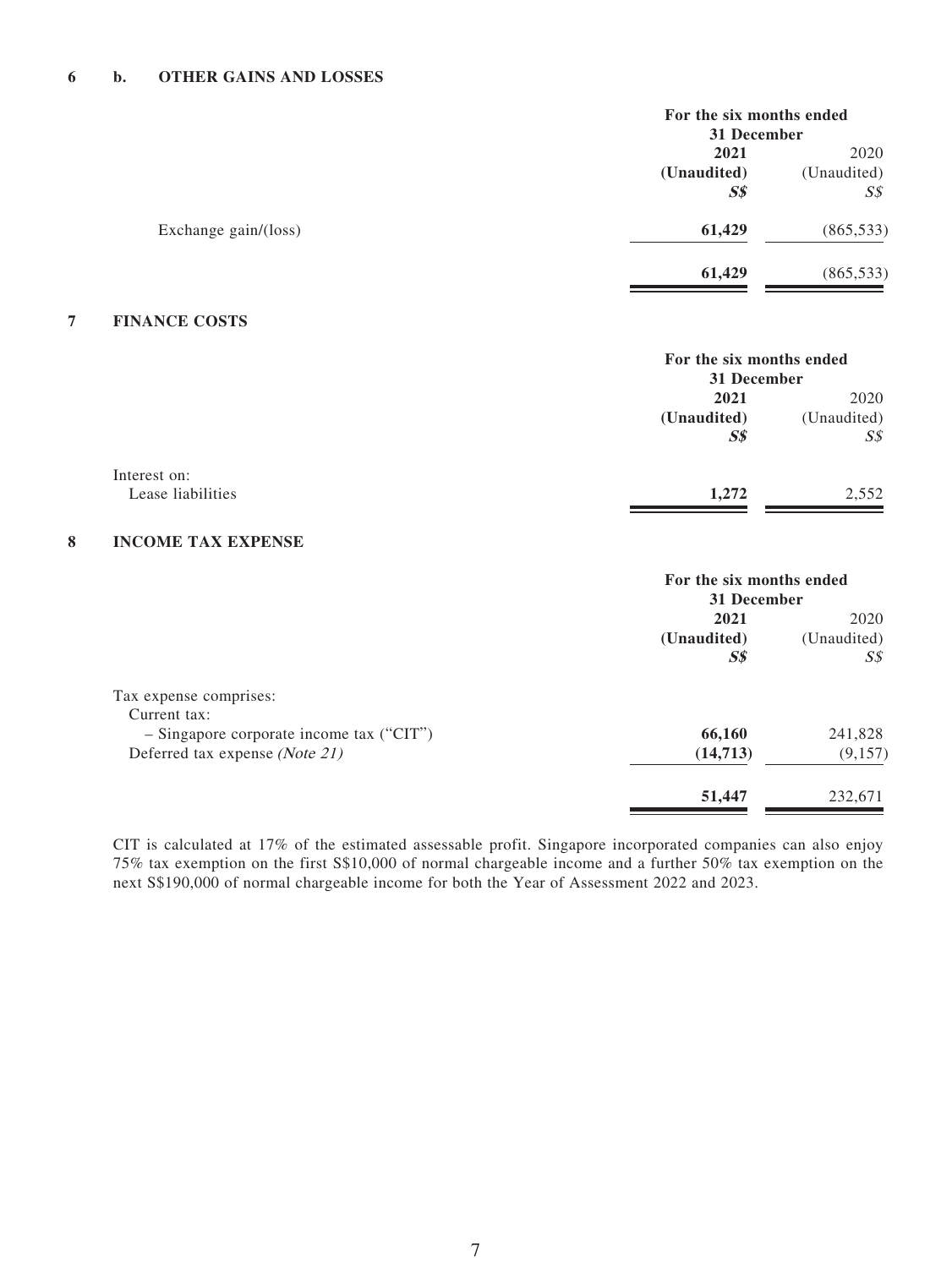The income tax expense for the period can be reconciled to the (loss) profit before taxation per the interim condensed consolidated statement of profit or loss and other comprehensive income as follows:

|                                                       | For the six months ended<br>31 December |             |
|-------------------------------------------------------|-----------------------------------------|-------------|
|                                                       | 2021                                    |             |
|                                                       | (Unaudited)                             | (Unaudited) |
|                                                       | S <sub>s</sub>                          | S\$         |
| (Loss) Profit before taxation                         | (94, 861)                               | 343,390     |
| Tax at applicable tax rate of 17%                     | (16, 126)                               | 58,376      |
| Tax effect of expenses not deductible for tax purpose | 81,446                                  | 229,836     |
| Tax effect of income not taxable for tax purpose      | (5,160)                                 | (46, 828)   |
| Effect of tax concessions and partial tax exemptions  | (8,713)                                 | (8,713)     |
| Taxation for the reporting period                     | 51,447                                  | 232.671     |

#### **9 (LOSS) PROFIT FOR THE PERIOD**

(Loss) Profit for the period has been arrived at after charging (crediting):

| For the six months ended<br>31 December |                                     |
|-----------------------------------------|-------------------------------------|
|                                         |                                     |
| (Unaudited)                             | (Unaudited)                         |
| S <sub>s</sub>                          | $S\mathcal{S}$                      |
| 185,495                                 | 212,043                             |
| 8,011                                   | 8,011                               |
| 62,592                                  | 88,052                              |
| 489,390                                 | 488,070                             |
|                                         |                                     |
| 1,407,735                               | 1,201,574                           |
| 88,833                                  | 76,042                              |
| 1,985,958                               | 1,765,686                           |
|                                         | 3,111,068                           |
| 3,073,028                               | 7,435,373                           |
|                                         |                                     |
|                                         | (9,955)                             |
|                                         |                                     |
| 1,243                                   | 1,052                               |
|                                         | (8,903)                             |
|                                         | 4,379,620<br>(17, 400)<br>(16, 157) |

### **10 DIVIDENDS**

No dividend has been declared by the Company or any Group entities during the six months ended 31 December 2020 and 2021 or subsequent to the month end.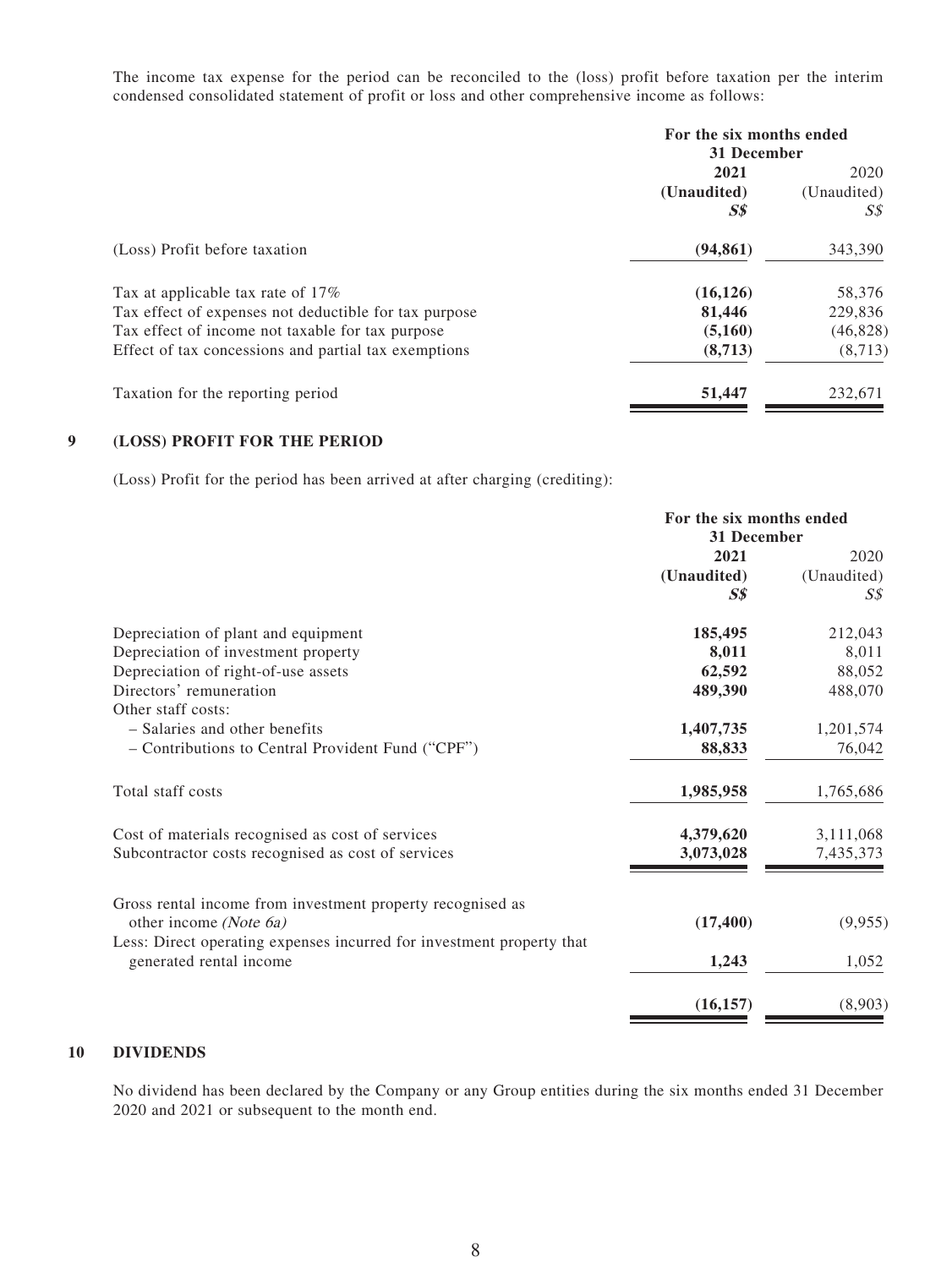#### **11 (LOSS) EARNINGS PER SHARE**

The calculation of basic (loss) earnings per share is based on the following data:

|                                                                          | For the six months ended<br>31 December |               |  |
|--------------------------------------------------------------------------|-----------------------------------------|---------------|--|
|                                                                          | 2021                                    | 2020          |  |
|                                                                          | (Unaudited)                             | (Unaudited)   |  |
| (Loss) Profit for the period attributable to owners of the Company (S\$) | (146,308)                               | 110.719       |  |
| Weighted average number of ordinary shares in issue                      | 1,000,000,000                           | 1,000,000,000 |  |
| Basic and diluted earnings per share (S\$ cents)                         | (0.01)                                  | 0.01          |  |

The calculation of basic (loss) earnings per share for the six months ended 31 December 2021 and 2020 is based on the (loss) profit for the period attributable to owners of the Company and the weighted average number of shares in issue.

Diluted (loss) earnings per share is the same as the basic earnings per share because the Group had no dilutive securities that are convertible into shares during the six months ended 31 December 2021 and 2020.

#### **12 PLANT AND EQUIPMENT**

|                                  | Plant and<br>machinery<br>$S\mathcal{S}$ | <b>Computers</b><br>$S\mathcal{S}$ | <b>Office</b><br>equipment<br>$S\mathcal{S}$ | <b>Motor</b><br>vehicles<br>$S\mathcal{S}$ | <b>Furniture</b><br>and fittings<br>$S\mathcal{S}$ | <b>Total</b><br>$S\mathcal{S}$ |
|----------------------------------|------------------------------------------|------------------------------------|----------------------------------------------|--------------------------------------------|----------------------------------------------------|--------------------------------|
| Cost:                            |                                          |                                    |                                              |                                            |                                                    |                                |
| At 1 July 2020                   | 550,448                                  | 167,574                            | 65,248                                       | 1,588,147                                  | 38,752                                             | 2,410,169                      |
| Additions                        |                                          | 43,634                             |                                              | 192,949                                    |                                                    | 236,583                        |
| Disposals                        |                                          | (190)                              |                                              | (236,700)                                  |                                                    | (236, 890)                     |
| At 30 June 2021                  | 550,448                                  | 211,018                            | 65,248                                       | 1,544,396                                  | 38,752                                             | 2,409,862                      |
| Additions                        |                                          | 20,910                             |                                              |                                            |                                                    | 20,910                         |
| Disposals                        |                                          |                                    |                                              |                                            |                                                    |                                |
| At 31 December 2021              | 550,448                                  | 231,928                            | 65,248                                       | 1,544,396                                  | 38,752                                             | 2,430,772                      |
| <b>Accumulated depreciation:</b> |                                          |                                    |                                              |                                            |                                                    |                                |
| At 1 July 2020                   | 373,849                                  | 147,716                            | 38,083                                       | 1,101,127                                  | 16,156                                             | 1,676,931                      |
| Charge for the year              | 95,770                                   | 36,821                             | 10,712                                       | 249,048                                    | 6,981                                              | 399,332                        |
| Elimination on disposals         |                                          | (190)                              |                                              | (236,700)                                  |                                                    | (236, 890)                     |
| At 30 June 2021                  | 469,619                                  | 184,347                            | 48,795                                       | 1,113,475                                  | 23,137                                             | 1,839,373                      |
| Charge for the period            | 39,207                                   | 18,034                             | 5,263                                        | 119,675                                    | 3,316                                              | 185,495                        |
| Disposals                        |                                          |                                    |                                              |                                            |                                                    |                                |
| At 31 December 2021              | 508,826                                  | 202,381                            | 54,058                                       | 1,233,150                                  | 26,453                                             | 2,024,868                      |
| <b>Carrying amounts:</b>         |                                          |                                    |                                              |                                            |                                                    |                                |
| At 30 June 2021 (audited)        | 80,829                                   | 26,671                             | 16,453                                       | 430,921                                    | 15,615                                             | 570,489                        |
| At 31 December 2021 (unaudited)  | 41,622                                   | 29,547                             | 11,190                                       | 311,246                                    | 12,299                                             | 405,904                        |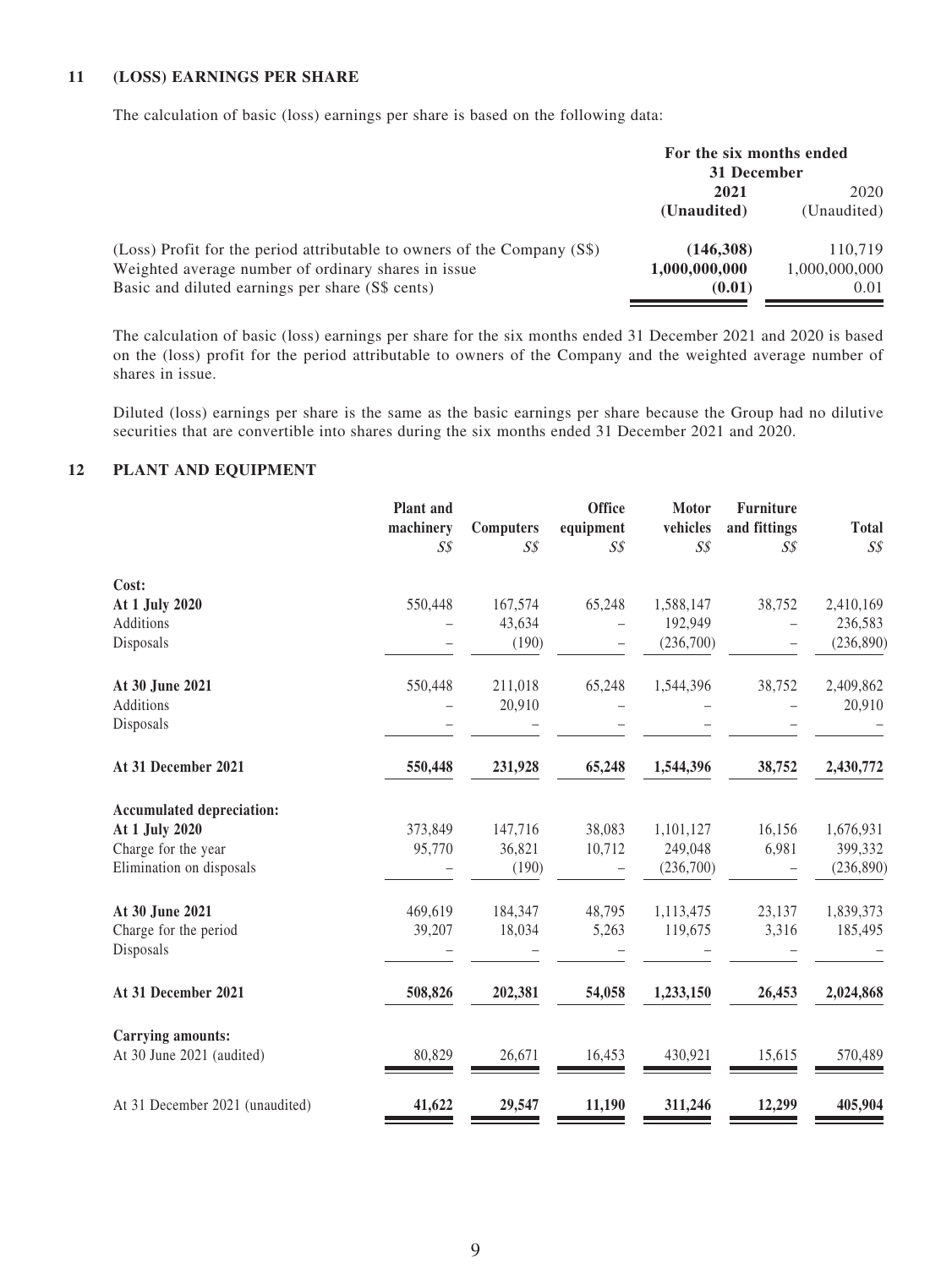The above items of plant and equipment are depreciated on a straight-line basis at the following useful lives:

| Plant and machinery    | 5 years |
|------------------------|---------|
| Computers              | 1 year  |
| Office equipment       | 1 year  |
| Motor vehicles         | 5 years |
| Furniture and fittings | 5 years |

#### **13 INVESTMENT PROPERTY**

|                                              | As at       | As at          |
|----------------------------------------------|-------------|----------------|
|                                              | 31 December | 30 June        |
|                                              | 2021        | 2021           |
|                                              | (Unaudited) | (Audited)      |
|                                              | $S\$        | $S\mathcal{S}$ |
| Cost:                                        |             |                |
| At beginning and end of the reporting period | 933,509     | 933,509        |
| <b>Accumulated depreciation:</b>             |             |                |
| At beginning of the reporting period         | 93,619      | 77,597         |
| Charge for the reporting period              | 8,011       | 16,022         |
| At end of the reporting period               | 101,630     | 93,619         |
| Carrying amount:                             |             |                |
| At end of the reporting period               | 831,879     | 839,890        |

The investment property is leased to a third party. The leases contain initial non-cancellable period of three years. Subsequent renewals are negotiated with the lessee.

The investment property is depreciated on a straight-line basis over 57 years.

As at 31 December 2021, the fair values of the investment property amounted to S\$893,000 (As at 30 June 2021: S\$893,000). The fair value measurement of the Group's investment property as at 31 December 2021 and 30 June 2021 was determined by management based on comparable market transactions of similar properties in the same vicinity.

The fair values were based on comparable market transactions of similar properties in the same vicinity that have been transferred in the open market with the significant unobservable input being the price per square meter where any significant isolated increase (decrease) in this input would result in a significantly higher (lower) fair value measurement.

The investment property is categorised within level 3 of the fair value hierarchy.

In estimating the fair value of the property, the highest and best use of the property is its current use.

Details of the Group's investment properties and information about the fair value hierarchy as at the end of each reporting period are as follows:

|                                                        |               | Fair value as at |                |
|--------------------------------------------------------|---------------|------------------|----------------|
|                                                        |               | 31 December      | 30 June        |
| <b>Address</b>                                         | <b>Tenure</b> | 2021             | 2021           |
|                                                        |               | S\$              | $S\mathcal{S}$ |
| Level 3                                                |               |                  |                |
| No.3 Ang Mo Kio St. #04-34, Link@AMK, Singapore 569139 | 57 years      | 893,000          | 893,000        |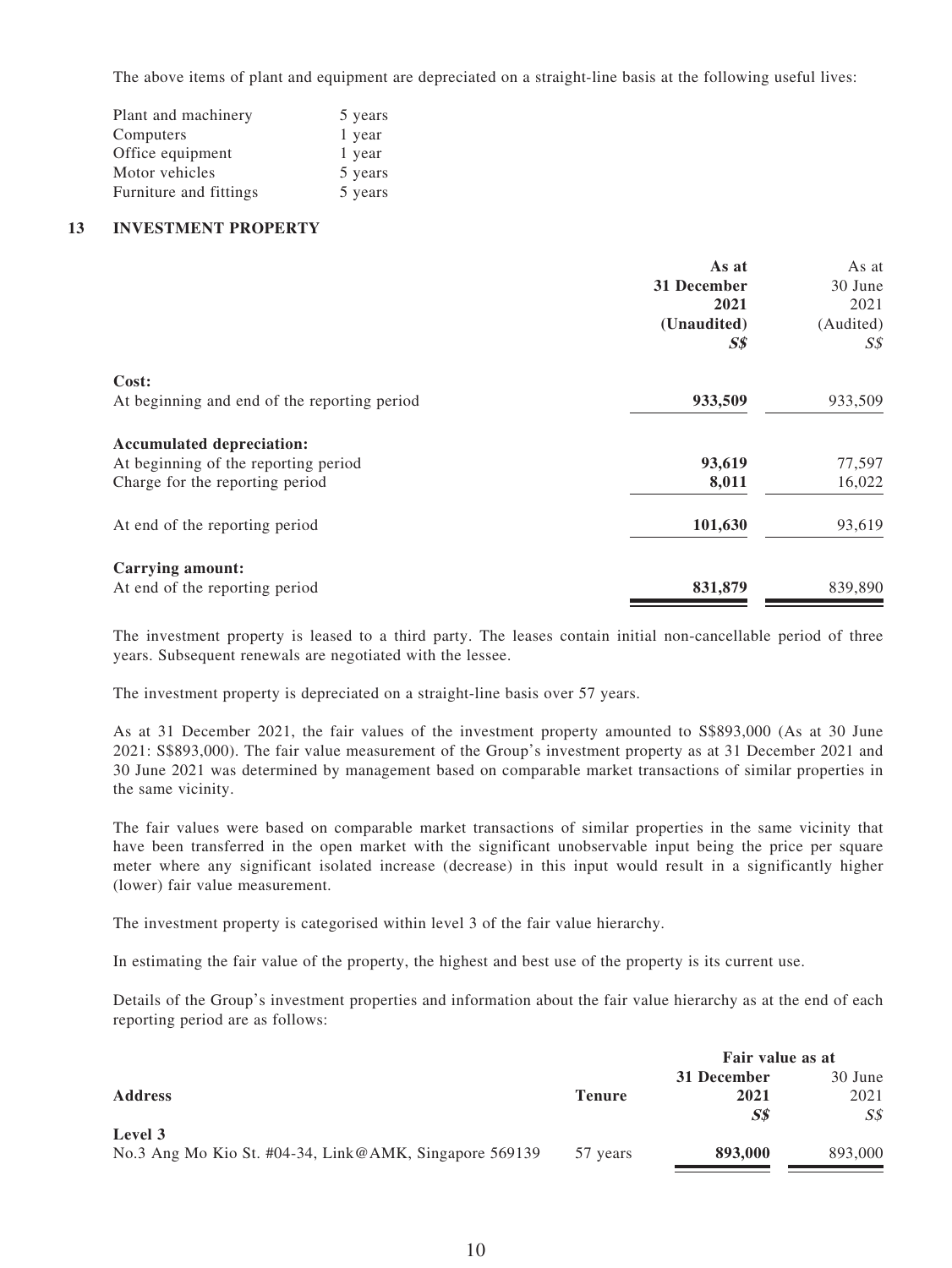#### **14 RIGHT-OF-USE ASSETS (GROUP AS A LESSEE)**

|                |                    | <b>Office</b>  | <b>Total</b>   |
|----------------|--------------------|----------------|----------------|
| $S\mathcal{S}$ | $S\mathcal{S}$     | $S\mathcal{S}$ | S <sub>s</sub> |
|                |                    |                |                |
| 266,557        | 232,804            | 11,213         | 510,574        |
|                | 239,435            |                | 239,435        |
| (177, 351)     |                    |                | (177, 351)     |
| 89,206         | 472,239            | 11,213         | 572,658        |
|                |                    |                |                |
|                |                    |                |                |
| 89,206         | 472,239            | 11,213         | 572,658        |
|                |                    |                |                |
| 121,786        | 129,335            | 4,859          | 255,980        |
| 66,715         | 77,601             | 2,243          | 146,559        |
| (125, 313)     |                    |                | (125, 313)     |
| 63,188         | 206,936            | 7,102          | 277,226        |
| 22,302         | 39,169             | 1,121          | 62,592         |
|                |                    |                |                |
| 85,490         | 246,105            | 8,223          | 339,818        |
|                |                    |                |                |
| 26,018         | 265,303            | 4,111          | 295,432        |
| 3,716          | 226,134            | 2,990          | 232,840        |
|                | <b>Dormitories</b> | <b>Office</b>  | equipment      |

The Group leases several assets including staff dormitories, office and office equipment. The lease term is two to five years (30 June 2021: two to five years).

The Group has no options to purchase any of its leased assets at the end of the lease term. The Group's obligations are secured by the lessors' title to the leased assets for such leases.

The maturity analysis of lease liabilities is presented in Note 20.

#### **Amounts recognised in profit or loss**

|                                                               | For the six months ended<br>31 December |                |
|---------------------------------------------------------------|-----------------------------------------|----------------|
|                                                               | 2021                                    | 2020           |
|                                                               | (Unaudited)                             | (Unaudited)    |
|                                                               | S <sub>s</sub>                          | $S\mathcal{S}$ |
| Depreciation expense on right-of-use assets ( <i>Note 9</i> ) | 62,592                                  | 88,052         |
| Interest expense on lease liabilities (Note 7)                | 1,272                                   | 2,552          |
| Expense relating to short-term leases                         | 8.490                                   | 7.272          |

As at 31 December 2021, the Group is committed to S\$16,094 (2020: S\$NIL) for short-term leases.

The total cash outflow for leases during the six months ended 31 December 2021 amount to S\$74,168 (31) December 2020: S\$97,586).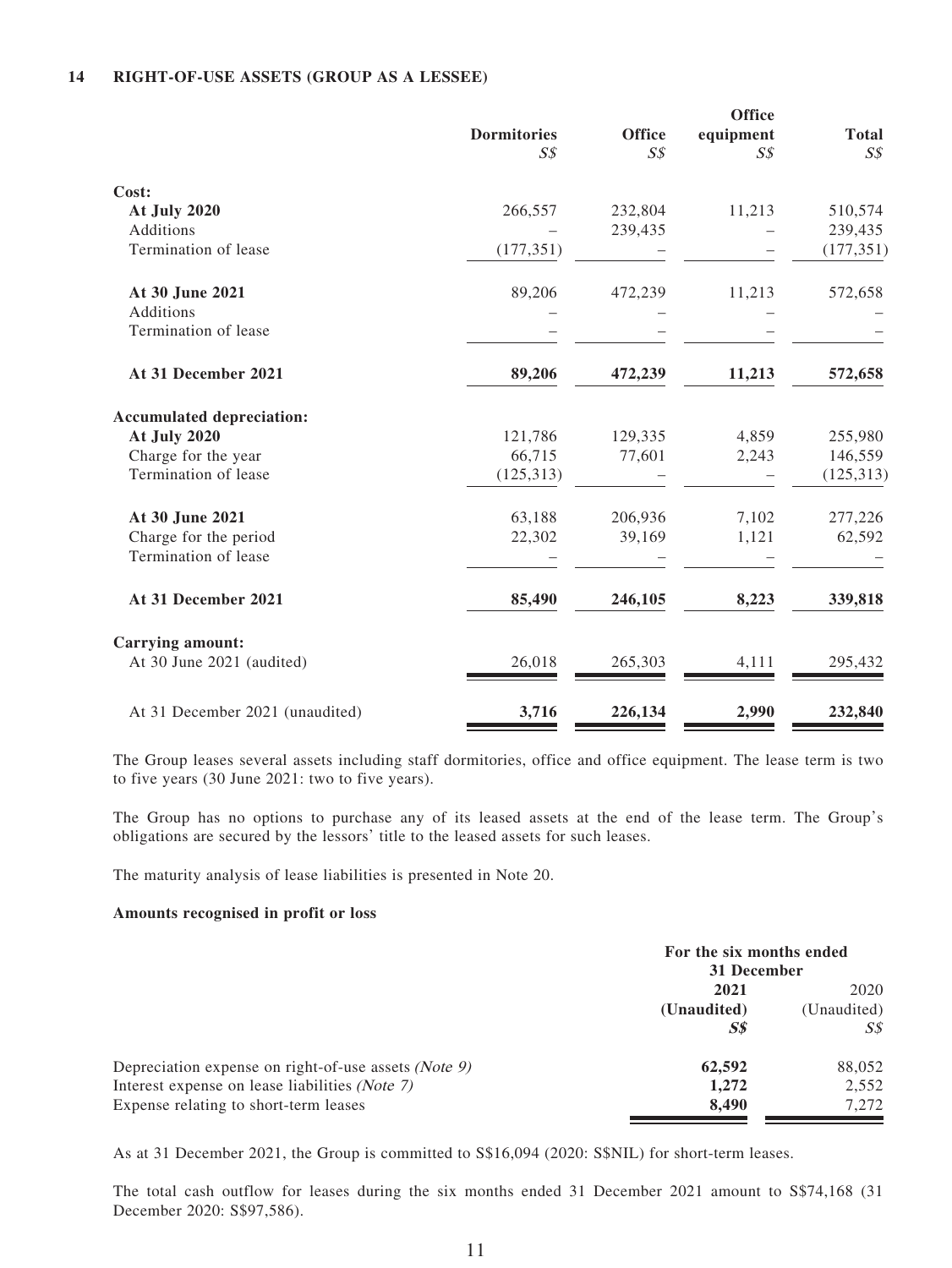|                                       | As at          | As at          |
|---------------------------------------|----------------|----------------|
|                                       | 31 December    | 30 June        |
|                                       | 2021           | 2021           |
|                                       | (unaudited)    | (audited)      |
|                                       | S <sub>s</sub> | $S\mathcal{S}$ |
| Trade receivables                     | 3,437,000      | 7,050,305      |
| Less: Allowance for impairment losses |                |                |
|                                       | 3,437,000      | 7,050,305      |

The Group grants credit term to customers typically 30 to 35 days from invoice date for trade receivables to all customers, for the six months ended 31 December 2021 (30 June 2021: 30 to 35 days). The following is an aged analysis of trade receivables, net of allowance for doubtful debts, presented based on the invoice date which approximated the revenue recognition date at the end of each reporting period:

|                     | As at<br>31 December<br>2021<br>(Unaudited)<br>S <sub>s</sub> | As at<br>30 June<br>2021<br>(Audited)<br>S\$ |
|---------------------|---------------------------------------------------------------|----------------------------------------------|
| Within 30 days      | 1,770,017                                                     | 3,379,092                                    |
| 31 days to 60 days  | 828,644                                                       | 2,069,101                                    |
| 61 days to 90 days  | 87,676                                                        | 195,030                                      |
| 91 days to 120 days | 46,813                                                        | 11,047                                       |
| More than 120 days  | 703,850                                                       | 1,396,035                                    |
|                     | 3,437,000                                                     | 7,050,305                                    |

Before accepting any new customer, the Group has assessed the potential customer's credit quality and defined credit limit to each customer on individual basis. Limits attributed to customers are reviewed when necessary. The majority of the Group's trade receivables that are neither past due nor impaired have good credit quality with reference to respective settlement history.

The Group does not charge interest or hold any collateral over these balances.

The Group applied the simplified approach to provide impairment loss measured as expected credit losses ("ECL") prescribed by IFRS 9.

To measure the ECL of trade receivables, trade receivables are assessed individually for all customers.

As part of the Group's credit risk management, the Group assesses the impairment for its customers by reference to past default experience and current past due exposure of the debtor and an analysis of the debtor's current financial position, adjusted for factors that are specific to the debtors, general economic conditions and an assessment of both the current as well as forecast direction of conditions at the reporting date.

The estimated loss rates are estimated based on historical observed default rates over the expected life of the debtors and are adjusted for forward-looking information that is available without undue cost or effort. As at 31 December 2021 and 30 June 2021, the Group did not recognise impairment allowance based on individual assessment for all customers.

There has been no changes in the estimation techniques or significant assumption made during the current reporting period.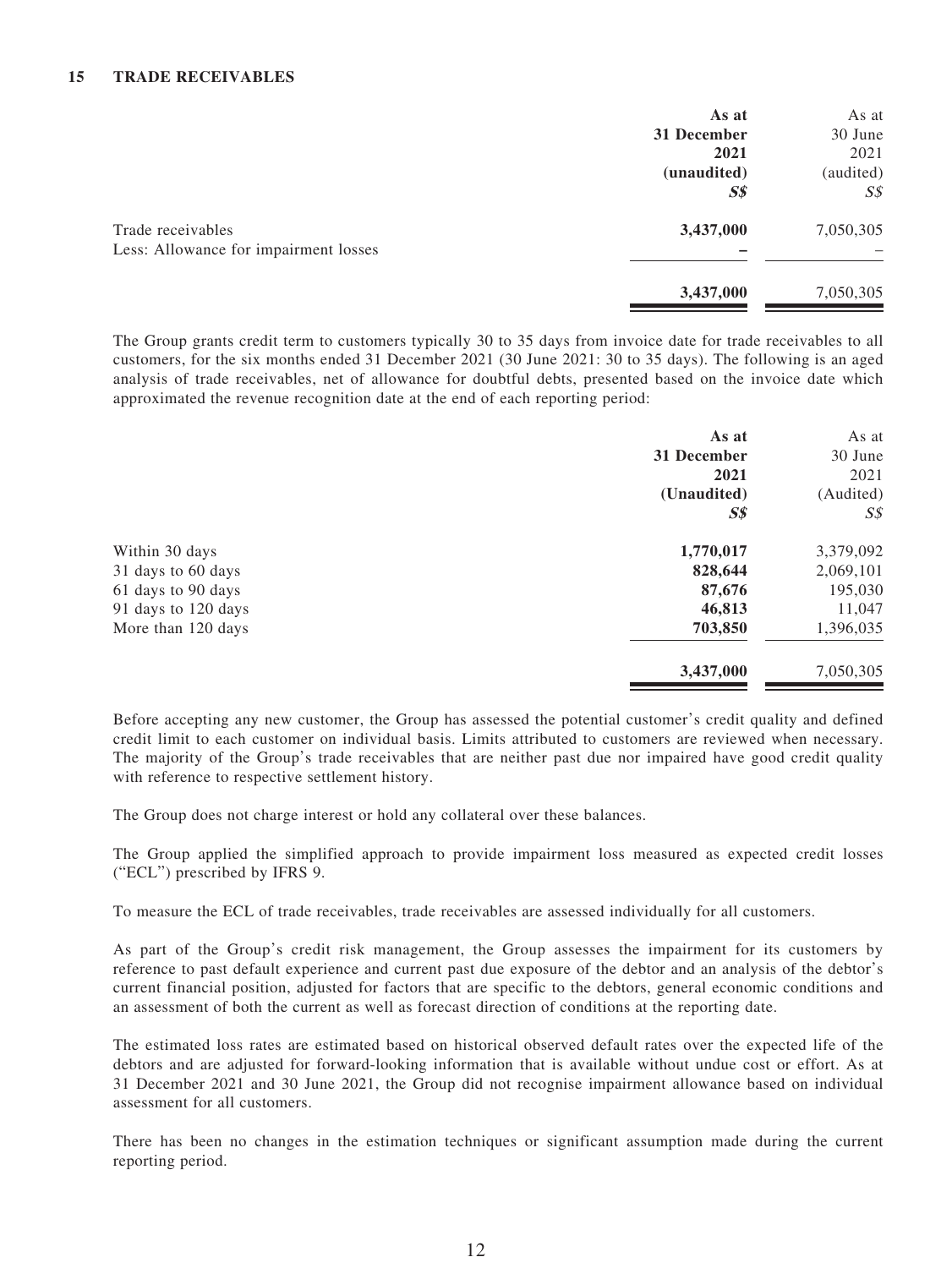The table below is an analysis of trade receivables as at end of each reporting period:

#### **Analysis of trade receivables:**

|                                       | As at          | As at     |
|---------------------------------------|----------------|-----------|
|                                       | 31 December    | 30 June   |
|                                       | 2021           | 2021      |
|                                       | (Unaudited)    | (Audited) |
|                                       | S <sub>s</sub> | S\$       |
| Not past due and not impaired         | 1,770,017      | 3,379,092 |
| Past due but not impaired             | 1,666,983      | 3,671,213 |
|                                       | 3,437,000      | 7,050,305 |
| Past due and impaired                 |                |           |
| Less: Allowance for impairment losses |                |           |
|                                       | 3,437,000      | 7,050,305 |
|                                       |                |           |

The following is an analysis of trade receivables by age, presented based on the due date at the end of each reporting period, net of allowance for impairment losses:

Receivables that are past due but not impaired:

| As at          | As at          |
|----------------|----------------|
| 31 December    | 30 June        |
| 2021           | 2021           |
| (Unaudited)    | (Audited)      |
| S <sub>s</sub> | $S\mathcal{S}$ |
| 828,644        | 2,069,101      |
| 87,676         | 195,030        |
| 46,813         | 11,047         |
| 33,866         | 7,432          |
| 669,984        | 1,388,603      |
| 1,666,983      | 3,671,213      |
|                |                |

Included in the Group's trade receivables are carrying amount of approximately S\$1,666,983 which are past due at 31 December 2021 (30 June 2021: S\$3,671,213), for which the Group has not provided for impairment loss as there has not been a significant change in credit quality and the amounts are still considered recoverable based on repayment history of respective customers. Management has assessed that the receivables as at 31 December 2021 that are past due beyond 90 days are not in default as a significant portion of these relate to backcharges to a subcontractor, to which the Group is in a net payable position as at 31 December 2021.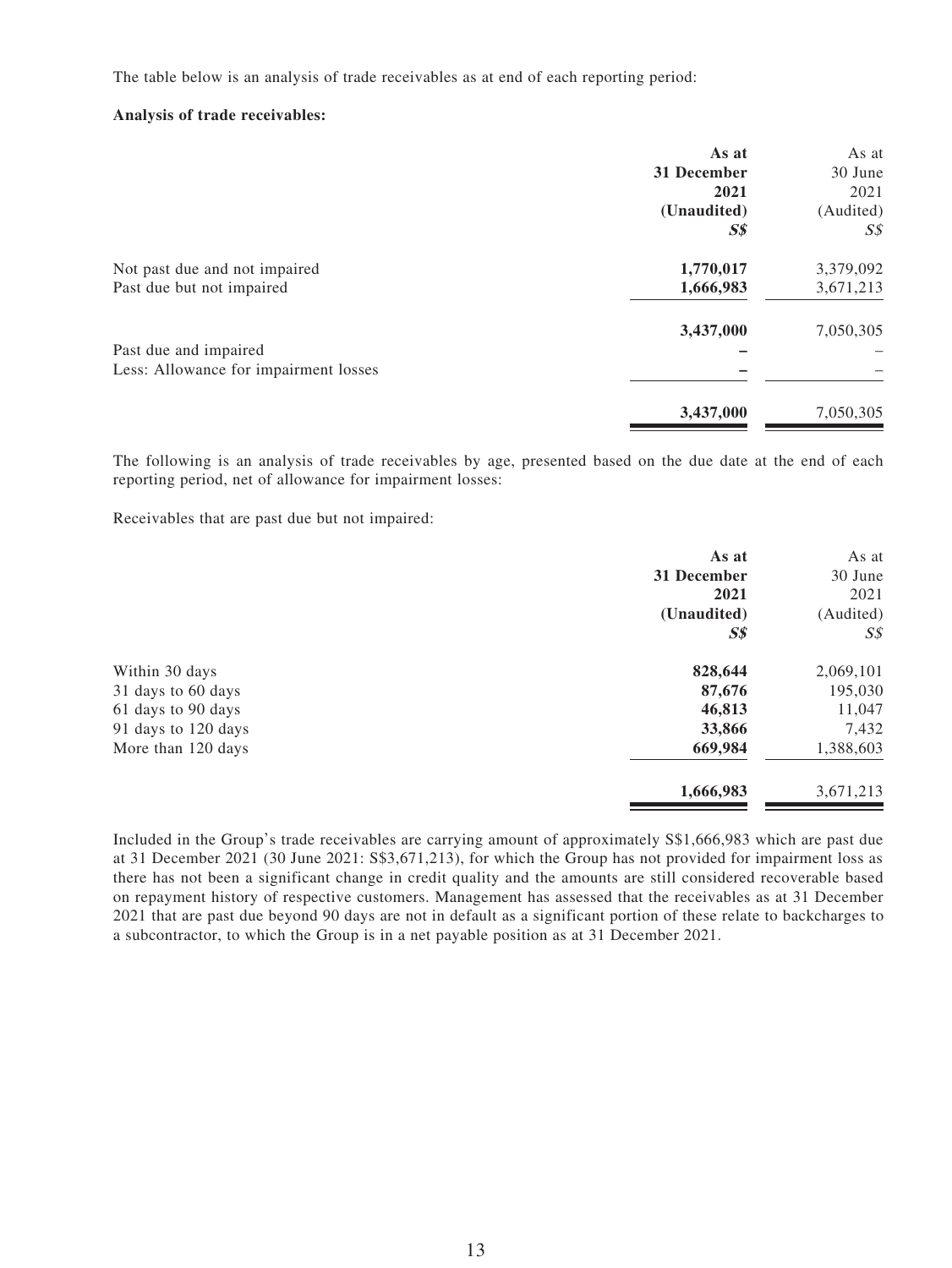Movements in the allowance for impairment losses on trade receivables:

|                                         | As at          | As at          |
|-----------------------------------------|----------------|----------------|
|                                         | 31 December    | 30 June        |
|                                         | 2021           | 2021           |
|                                         | (Unaudited)    | (Audited)      |
|                                         | S <sub>s</sub> | $S\mathcal{S}$ |
| Balance at beginning of year            |                | 233,811        |
| Impairment losses recognised (reversed) |                |                |
| Amounts written off                     |                | (233, 811)     |
| Balance at end of year                  |                |                |

The movement for the six months ended 31 December 2021 and 30 June 2021, i.e., in lifetime ECL, has been recognised for trade receivables in accordance with the simplified approach set in IFRS 9.

#### **16 a. DEPOSITS**

The amount as at 30 June 2020 relate to cash deposit placed directly either with a customer or with a bank (for performance guarantee issued) as security for due performance and observance of the Group's obligations under contracts entered into between the Group and its customers, where the projects are due to be completed in January 2022 and December 2021 respectively.

The management considered the ECL for such deposits to be insignificant as at 30 June 2021 and 31 December 2021.

As at 31 December 2021 and 30 June 2021, these amounts are recorded within Other Receivables, Deposits and Prepayments in the current assets.

#### **b. OTHER RECEIVABLES, DEPOSITS AND PREPAYMENTS**

|                          | As at          | As at          |
|--------------------------|----------------|----------------|
|                          | 31 December    | 30 June        |
|                          | 2021           | 2021           |
|                          | (Unaudited)    | (Audited)      |
|                          | S <sub>s</sub> | $S\mathcal{S}$ |
| Deposits (Note)          | 450,361        | 507,756        |
| Prepayments              | 376,645        | 559,116        |
| Grant receivables (Note) | 16,950         | 48,200         |
| Others (Note)            | 72,359         | 12,009         |
|                          | 916,315        | 1,127,081      |

Note: The management considered the ECL for deposits, grant receivables, and others to be insignificant as at 31 December 2021 and 30 June 2021.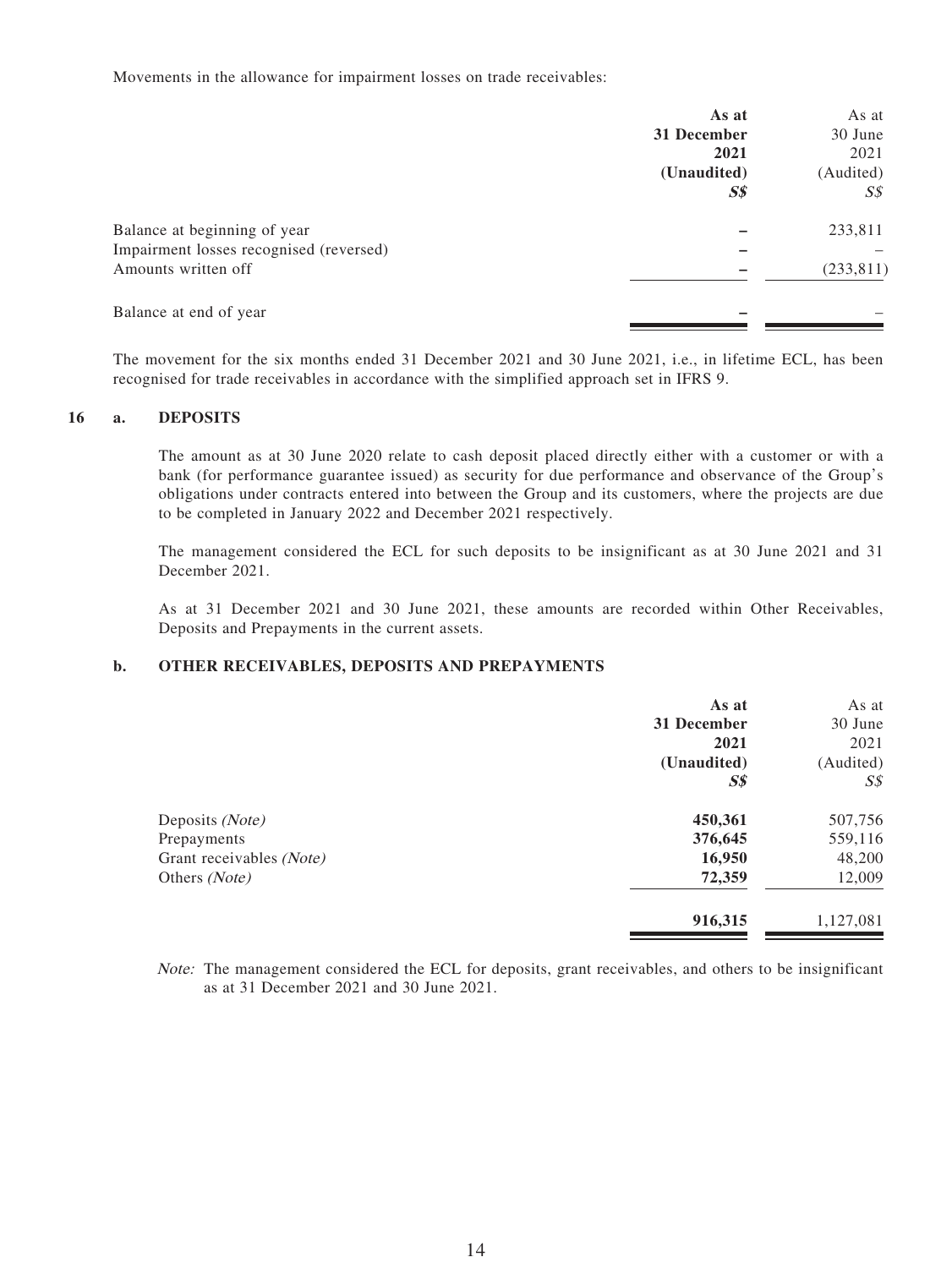#### **17 CONTRACT ASSETS/LIABILITIES**

The following is the analysis of the contract assets and contract liabilities balances for financial reporting purpose:

|                      | As at          | As at          |
|----------------------|----------------|----------------|
|                      | 31 December    | 30 June        |
|                      | 2021           | 2021           |
|                      | (Unaudited)    | (Audited)      |
|                      | S <sub>s</sub> | $S\mathcal{S}$ |
| Contract assets      | 32,617,185     | 33,648,893     |
| Contract liabilities | (84, 491)      | (11, 323)      |
|                      | 32,532,694     | 33,637,570     |

Contract assets (retention receivables) and contract liabilities arising from the same contract are presented on a net basis above. In the analysis below, these contract assets (retention receivables) and contract liabilities are presented on a gross basis, with the effect of grossing up being S\$76,600 as at 31 December 2021 (30 June 2021: S\$16,094).

#### **Contract assets**

Amounts represent the Group's rights to considerations from customers for the provision of electrical engineering services, which arise when: (i) the Group completed the relevant services under such contracts and pending formal certification by the customers; and (ii) the customers withhold certain amounts payable to the Group as retention money to secure the due performance of the contracts for a period of generally 12 months (defect liability period) after completion of the relevant works. Any amount previously recognised as a contract asset is reclassified to trade receivables at the point at which it becomes unconditional and is invoiced to the customer.

The Group's contract assets are analysed as follows:

|                       | As at          | As at          |
|-----------------------|----------------|----------------|
|                       | 31 December    | 30 June        |
|                       | 2021           | 2021           |
|                       | (Unaudited)    | (Audited)      |
|                       | S <sub>s</sub> | $S\mathcal{S}$ |
| Retention receivables | 5,314,965      | 5,100,875      |
| Others (Note)         | 27,378,820     | 28,564,113     |
|                       | 32,693,785     | 33,664,988     |

Note: Others represent the revenue not yet billed to the customers, for which the Group has completed the relevant services under such contracts but yet to be certified by architects, surveyors or other representatives appointed by the customers.

Changes of contract assets were mainly due to changes in: (1) the amount of retention receivables (generally at a certain percentage of total contract sum) in accordance with the number of ongoing and completed contracts under the defect liability period; and (2) the size and number of contract works that the relevant services were completed but yet certified by architects, surveyors or other representatives appointed by the customers at the end of each reporting period.

The Group's contract assets include retention receivables to be settled, based on the expiry of the defect liability period of the relevant contracts or in accordance with the terms specified in the relevant contracts, at the end of the reporting period. The balances are classified as current as they are expected to be received within the Group's normal operating cycle.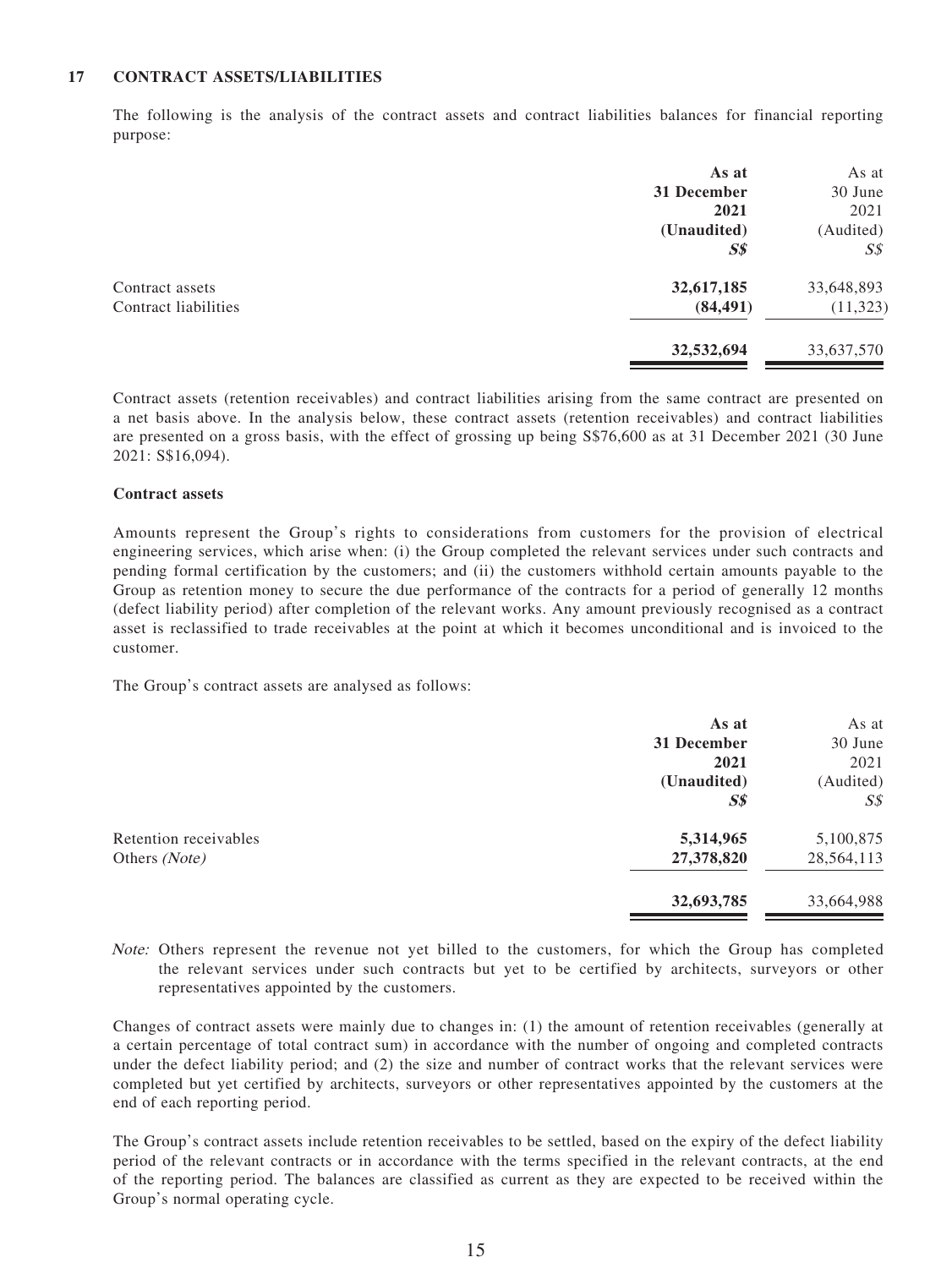To measure ECL, contract assets are assessed individually for all customers. The contract assets relate to unbilled work in progress and have substantially the same risk characteristics as the trade receivables for the same type of contracts. The Group has therefore concluded that the expected loss rates for trade receivables are a reasonable approximation for the loss rates for contract assets. Based on the individual assessment for all customers by management of the Group, other than disclosed below, it is considered that the ECL for contract assets is insignificant as at 31 December 2021 and 30 June 2021.

Movements in the allowance for impairment losses on retention receivables:

|                                          | As at          | As at          |
|------------------------------------------|----------------|----------------|
|                                          | 31 December    | 30 June        |
|                                          | 2021           | 2021           |
|                                          | (Unaudited)    | (Audited)      |
|                                          | S <sub>s</sub> | $S\mathcal{S}$ |
| Balance at beginning of reporting period |                | 205,000        |
| Impairment losses recognised             |                |                |
| Impairment written off                   |                | (205,000)      |
| Balance at end of reporting period       |                |                |
|                                          |                |                |

#### **Contract liabilities**

The contract liabilities represents the Group's obligation to transfer services to customers for which the Group has received consideration in advance (or an amount of consideration is due) from the customers according to the progressive billing arrangement stated in the contracts. Contract liabilities as at 31 December 2021 and 30 June 2021 mainly relate to advances received from customers.

The Group's contract liabilities are analysed as follows:

|                      | As at          | As at          |
|----------------------|----------------|----------------|
|                      | 31 December    | 30 June        |
|                      | 2021           | 2021           |
|                      | (Unaudited)    | (Audited)      |
|                      | S <sub>s</sub> | $S\mathcal{S}$ |
| Contract liabilities | 161,091        | 27,418         |

The following table shows how much of the revenue recognised relates to carried-forward contract liabilities:–

|                                                                  | As at       | As at     |
|------------------------------------------------------------------|-------------|-----------|
|                                                                  | 31 December | 30 June   |
|                                                                  | 2021        | 2021      |
|                                                                  | (Unaudited) | (Audited) |
|                                                                  | <b>S\$</b>  | SS        |
| Revenue recognised that was included in the contract liabilities |             |           |
| balance at the beginning of the reporting period                 | 27,418      | 357,403   |

None of the revenue recognised during the reporting period relates to performance obligations that were satisfied in prior periods.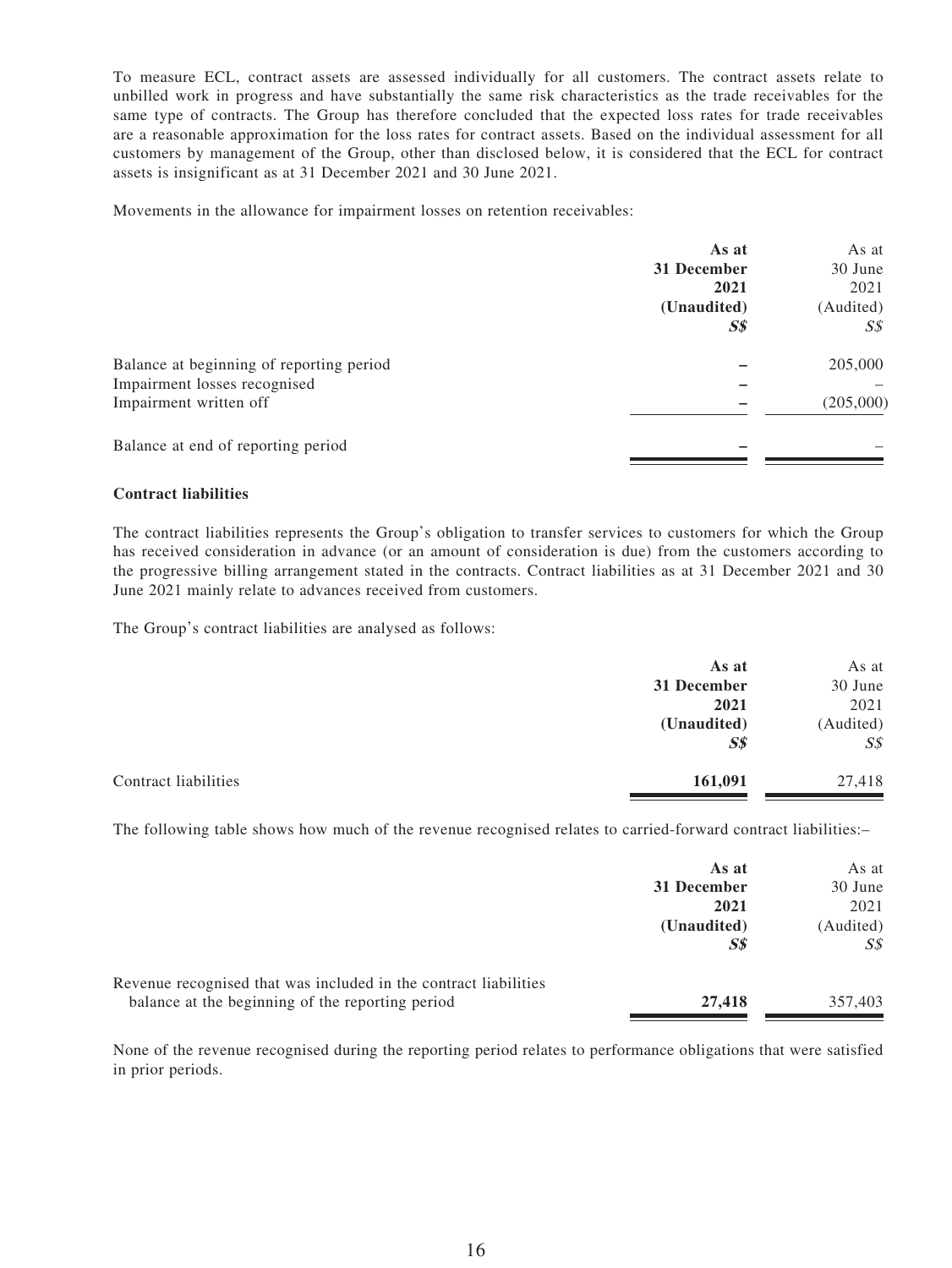|                                                                       | As at          | As at      |
|-----------------------------------------------------------------------|----------------|------------|
|                                                                       | 31 December    | 30 June    |
|                                                                       | 2021           | 2021       |
|                                                                       | (Unaudited)    | (Audited)  |
|                                                                       | S <sub>s</sub> |            |
| Cash at banks                                                         | 17,475,932     | 17,716,199 |
| Cash on hand                                                          | 33,639         | 31,619     |
| Cash and cash equivalents in the consolidated statement of cash flows | 17,509,571     | 17,747,818 |

As at 31 December 2021, other than time deposits of S\$6,932,000 (30 June 2021: S\$8,308,800) with tenure of three months and which carry fixed interest rate of 1.60% per annum, and bank balances of S\$9,971,744 (30 June 2021: \$6,807,887) that carry effective interest rate ranging from 0.09% to 0.31% per annum (30 June 2021: 0.09% to 0.37% per annum), the remaining bank balances and cash are interest-free.

#### **19 TRADE AND OTHER PAYABLES**

Trade and other payables comprise the following:

|                                         | As at          | As at          |
|-----------------------------------------|----------------|----------------|
|                                         | 31 December    | 30 June        |
|                                         | 2021           | 2021           |
|                                         | (Unaudited)    | (Audited)      |
|                                         | S <sub>s</sub> | S <sub>s</sub> |
| Trade payables                          | 3,007,084      | 4,255,871      |
| Trade accruals                          | 10,708,232     | 14,439,419     |
| Retention payables (Note)               | 2,900,711      | 2,827,320      |
|                                         | 16,616,027     | 21,522,610     |
| Other payables                          |                |                |
| Payroll and CPF payables                | 258,728        | 259,510        |
| Goods and Services Tax ("GST") payables | 1,484          | 111,580        |
| Rental deposit received                 | 5,800          | 5,800          |
| Deferred grant income                   | 66,196         | 97,446         |
| Accrued audit fees                      |                | 161,000        |
| Others                                  | 23,635         | 23,247         |
|                                         | 16,971,870     | 22, 181, 193   |

Note: The retention payables to subcontractors are interest-free and payable after the completion of maintenance period or in accordance with the terms specified in the relevant contracts for a period of generally 12 months after completion of the relevant works. The balances are classified as current as they are within the Group's normal operating cycle.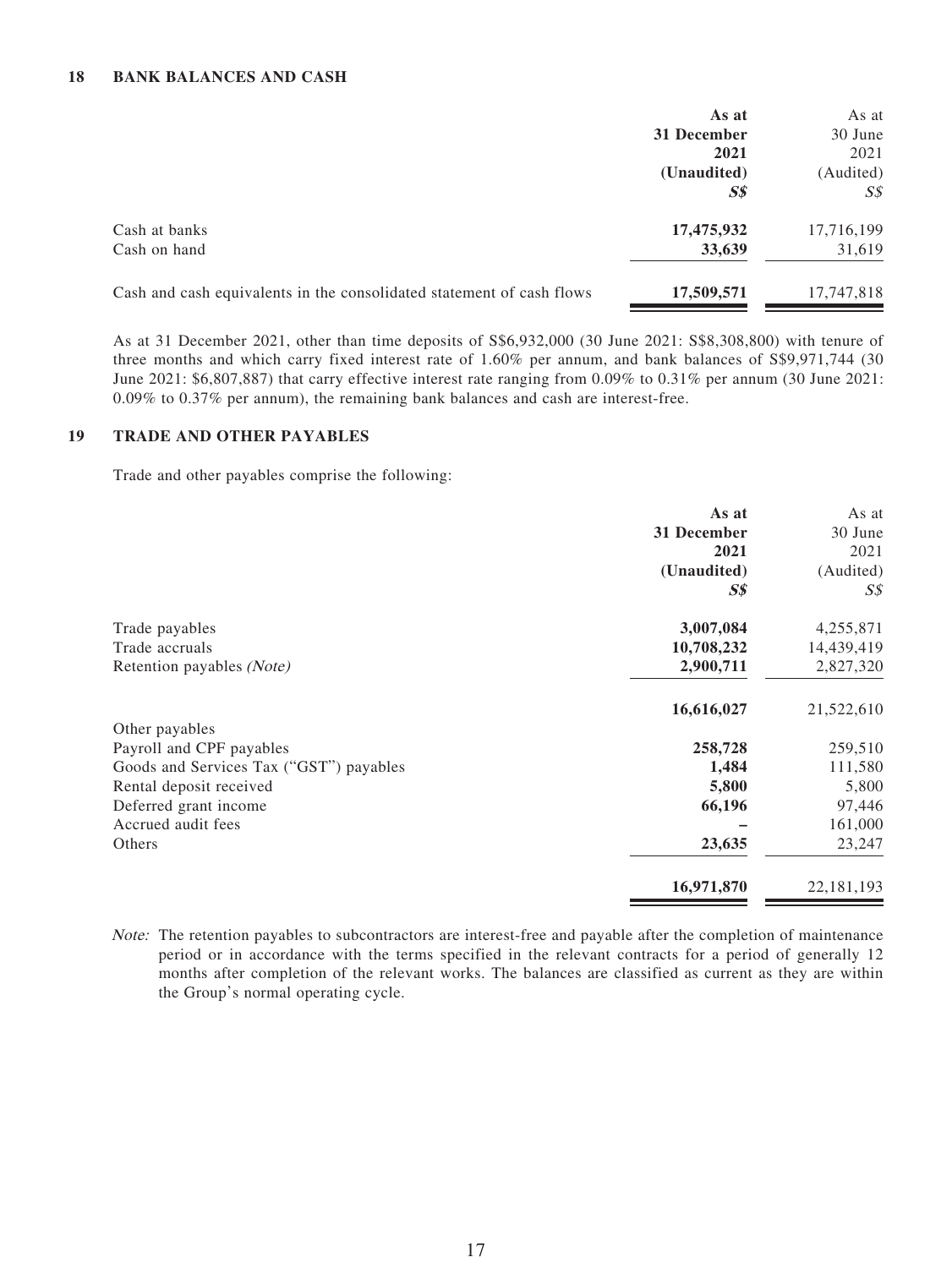The following is an aged analysis of trade payables presented based on the invoice date at the end of each reporting period:

|                | As at          | As at          |
|----------------|----------------|----------------|
|                | 31 December    | 30 June        |
|                | 2021           | 2021           |
|                | (Unaudited)    | (Audited)      |
|                | S <sub>s</sub> | $S\mathcal{S}$ |
| Within 30 days | 2,241,280      | 1,375,772      |
| 31 to 60 days  | 17,467         | 723,570        |
| 61 to 90 days  | 8,172          | 125,492        |
| 91 to 120 days | 3,000          |                |
| Over 120 days  | 737,165        | 2,031,037      |
|                | 3,007,084      | 4,255,871      |
|                |                |                |

The credit period on purchases from suppliers and subcontractors is 30 to 90 days (30 June 2021: 30 to 90 days) or payable upon delivery.

#### **20 LEASE LIABILITIES**

|                                                                     | As at<br>31 December<br>2021<br>(Unaudited) | As at<br>30 June<br>2021<br>(Audited) |
|---------------------------------------------------------------------|---------------------------------------------|---------------------------------------|
|                                                                     | S\$                                         | S\$                                   |
| Lease liabilities payable:                                          |                                             |                                       |
| Within one year                                                     | 84,486                                      | 108,345                               |
| Within a period of more than one year but not more than two years   | 80,893                                      | 81,161                                |
| Within a period of more than two years but not more than five years | 68,160                                      | 108,439                               |
|                                                                     | 233,539                                     | 297,945                               |
| Less: Amount due for settlement with 12 months                      |                                             |                                       |
| (shown under current liabilities)                                   | (84, 486)                                   | (108, 345)                            |
| Amount due for settlement after 12 months                           |                                             |                                       |
| (shown under non-current liabilities)                               | 149,053                                     | 189,600                               |

The Group does not face a significant liquidity risk with regard to its lease liabilities. Lease liabilities are monitored with the Group's finance function.

The above represents leases for certain staff dormitories, office and office equipment of the Group. As at 31 December 2021, the weighted average incremental borrowing rate was 2.28% (30 June 2021: 2.28%) per annum.

The Group's lease does not contain variable lease payments and accordingly no expense relating to variable lease payments is included in the measurement of lease liabilities.

Certain leases of the Group contain extension periods, for which the related lease payments had not been included in lease liabilities as the Group is not reasonably certain to exercise these extension options. These extension options are exercisable by the Group and not by the lessor.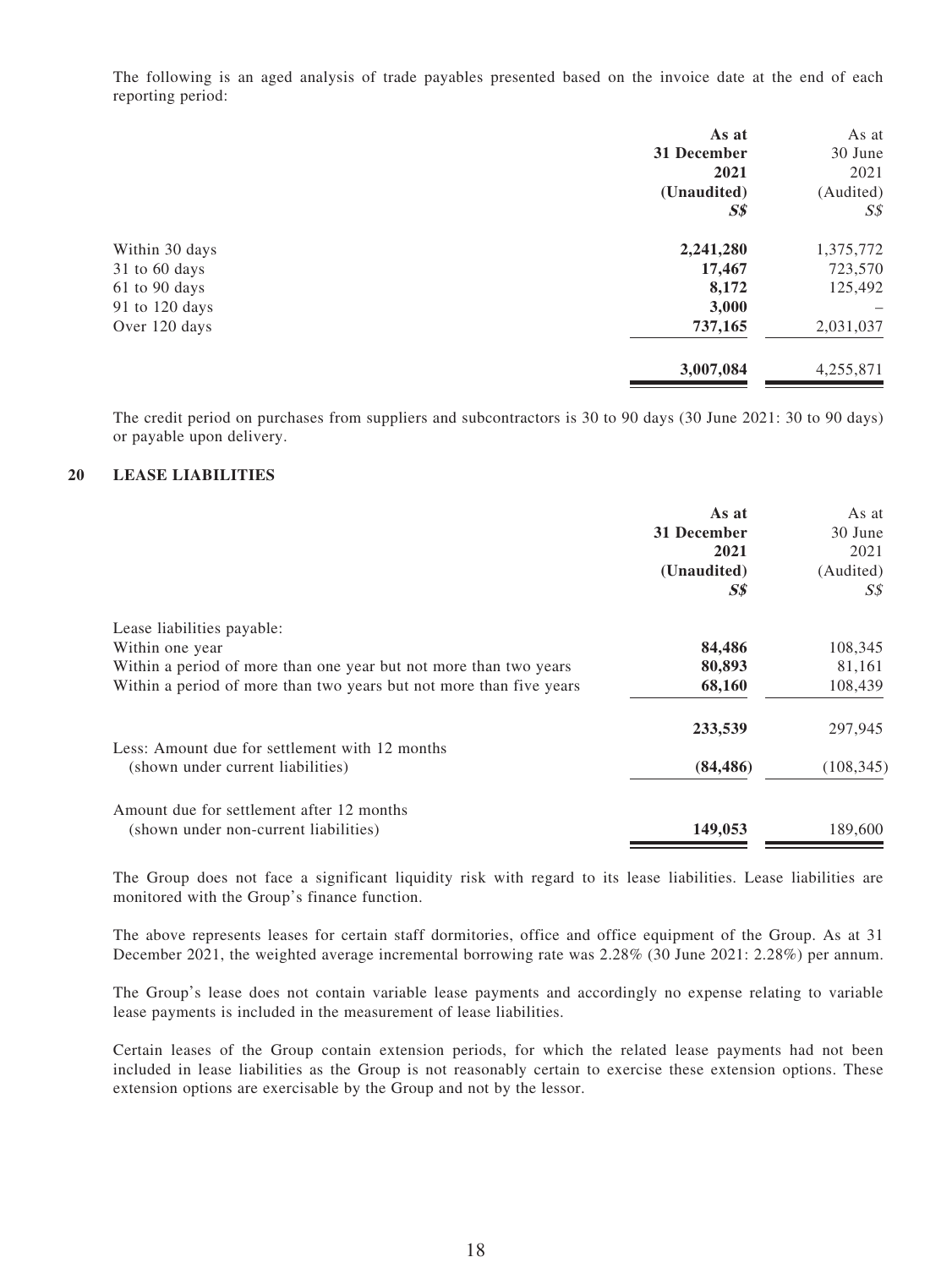#### **21 DEFERRED TAX LIABILITIES**

|                                                                                  | As at          | As at     |
|----------------------------------------------------------------------------------|----------------|-----------|
|                                                                                  | 31 December    | 30 June   |
|                                                                                  | 2021           | 2021      |
|                                                                                  | (Unaudited)    | (Audited) |
|                                                                                  | S <sub>s</sub> | S\$       |
| As at 1 July 2021/1 July 2020<br>Recognised in profit or loss during the period: | 55,994         | 61,338    |
| - Accelerated tax depreciation                                                   | (14, 713)      | (5, 344)  |
| As at 31 December 2021/30 June 2021                                              | 41,281         | 55,994    |

The deferred tax liabilities resulted from temporary taxable differences arising from accelerated depreciation in relation to capital allowance claims on qualified assets in accordance with prevailing tax laws in Singapore.

#### **22 SHARE CAPITAL**

|                                                                                               | Number of<br>ordinary shares | Par Value<br><b>HK\$</b>     | <b>Share capital</b><br><b>HK\$</b> |
|-----------------------------------------------------------------------------------------------|------------------------------|------------------------------|-------------------------------------|
| Authorised share capital of the Company:<br>At 1 July 2020, 30 June 2021 and 31 December 2021 | 1,500,000,000                | 0.01                         | 15,000,000                          |
|                                                                                               |                              | Number of<br>ordinary shares | <b>Share capital</b><br>S\$         |
| Issued and fully paid of the Company:<br>At 30 June 2021 and 31 December 2021                 |                              | 1,000,000,000                | 1,742,143                           |

#### **23 OPERATING LEASE COMMITMENTS**

The operating lease in which the Group is the lessor relate to the investment property owned by the Group, and has a lease term of three years, with a one year extension option. The operating lease contract contains market review clauses in the event that the lessee exercises its option to renew. The lessee does not have an option to purchase the property at the expiry of the lease period.

Maturity analysis of operating lease payments:

|                                      | As at          | As at          |
|--------------------------------------|----------------|----------------|
|                                      | 31 December    | 30 June        |
|                                      | 2021           | 2021           |
|                                      | (Unaudited)    | (Audited)      |
|                                      | S <sub>s</sub> | $S\mathcal{S}$ |
| Within one year                      | 34,800         | 34,800         |
| After one year but within five years |                | 17,400         |
|                                      | 34,800         | 52,200         |

The following table presents the amounts reported in profit or loss:

|                                            | For the six months ended<br>31 December |                     |
|--------------------------------------------|-----------------------------------------|---------------------|
|                                            | 2021<br>(Unaudited)                     | 2020<br>(Unaudited) |
|                                            | $S\$                                    | SS                  |
| Lease income on operating leases (Note 6a) | 17.400                                  | 9.955               |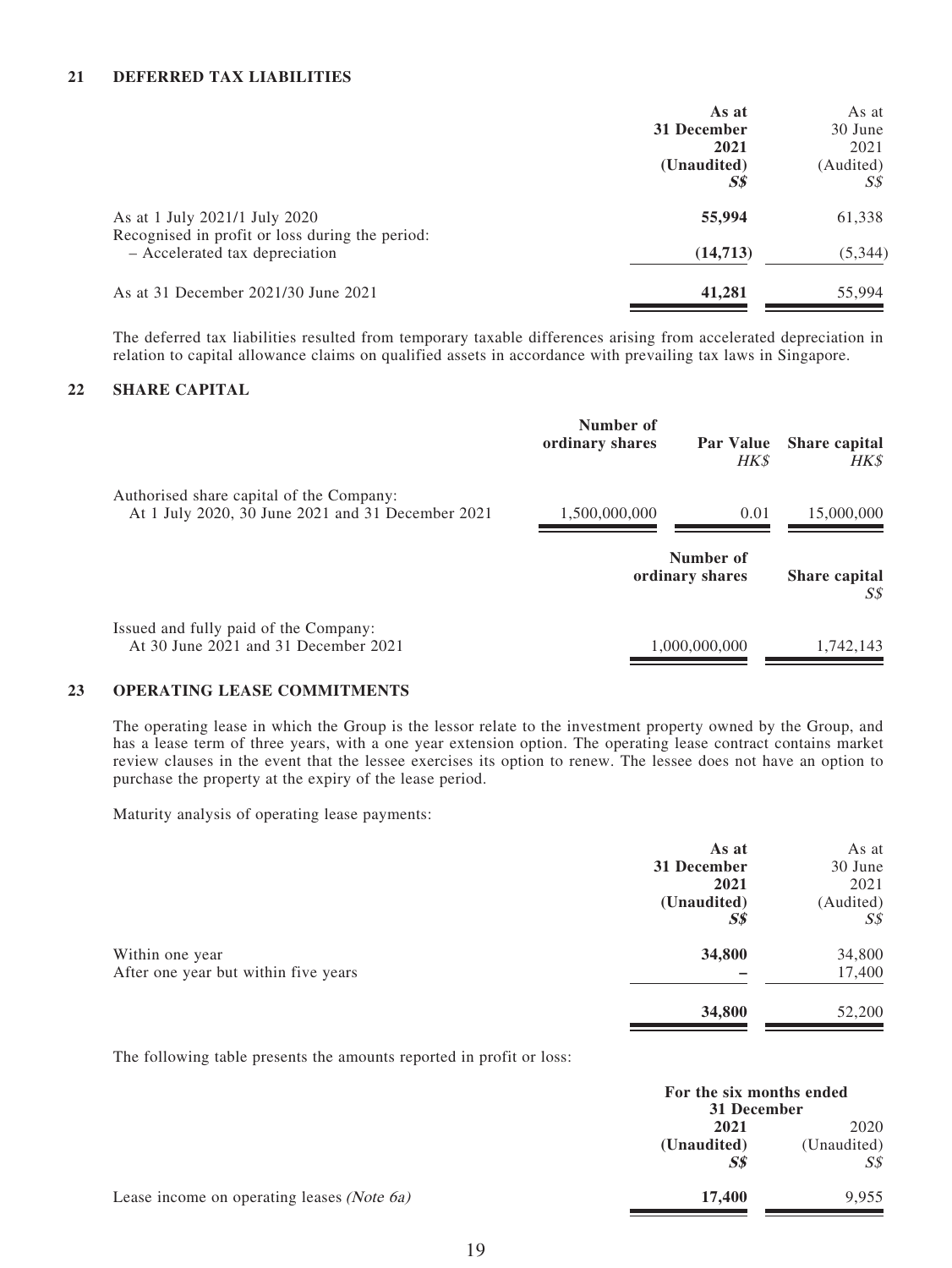## **MANAGEMENT DISCUSSION AND ANALYSIS**

### **BUSINESS REVIEW AND OUTLOOK**

The Group is a M&E engineering contractor in Singapore specialised in providing electrical engineering solutions and its scope of services comprises (i) customisation and/or installation of electrical systems; (ii) assisting to obtain statutory approvals; and (iii) testing and commissioning. The Group has been established for over 30 years and our services are essential for ensuring the functionality and connectedness of the electrical systems as well as their compliance with the prescribed designs and statutory requirements. Our electrical engineering services are widely required in new building developments, redevelopment, additions and alterations ("**A&A**") works and upgrading projects, which involve residential, commercial and industrial buildings. In particular, we have established solid track record in undertaking electrical engineering works in public residential developments initiated by the Housing Development Board, the public housing authority of the Singapore Government.

During the six months ended 31 December 2021, our Group's revenue decreased by 26.2% to approximately S\$10.5 million as compared to approximately S\$14.3 million for the six months ended 31 December 2020. Our Group's gross profit also decreased by 51.2% to approximately \$0.9 million, as compared to approximately S\$1.8 million for the six months ended 31 December 2020. Our group's net profit also decreased by 232.1% to approximately net loss of S\$0.1 million, as compared to approximately net profit of S\$0.1 million for the six months ended 31 December 2020.

The above decrease is mainly due to the COVID-19 impact which has resulted in a significant slowdown in the progress of our Group's electrical engineering works. The resurgence of COVID-19 variants and cases globally have continued to cause disruption in the supply chain and resulting in manpower shortages, due to stringent border control measures. Material and labour costs have remained high during the reporting period ended 31 December 2021.

We foresee the construction industry in Singapore to remain challenging in the short term given the uncertainty of the development of the outbreak of COVID-19 globally. That said, based on the recent Building and Construction Authority (BCA) projection, the construction demand in Singapore is estimated to be between S\$27 billion and S\$32 billion during the year 2022, with the public sector projects contributing about 60% of the total demand. Over the medium-term, BCA projected the total construction demand to reach between S\$25 billion and S\$32 billion per year from 2023 to 2026, with the public sector expected to lead the demand, contributing S\$14 billion to S\$18 billion per year from 2023 to 2026. Given our Group's expertise in the public sector projects, the Board believes our Group is well positioned to take advantage of the rising construction demand over the coming years.

As at 31 December 2021, we had 37 projects on hand (including contracts in progress) with a notional or estimated contract value of approximately S\$172.4 million, of which approximately S\$63.7 million had been recognised as revenue in prior periods, approximately S\$9.6 million had been recognised as revenue during the reporting period ended 31 December 2021 and the remaining balance will be recognised as our revenue in accordance with the stage of completion. The remaining S\$0.9 million recognised as revenue during the six months ended 31 December 2021 is mainly attributed to projects which have been completed during the reporting period.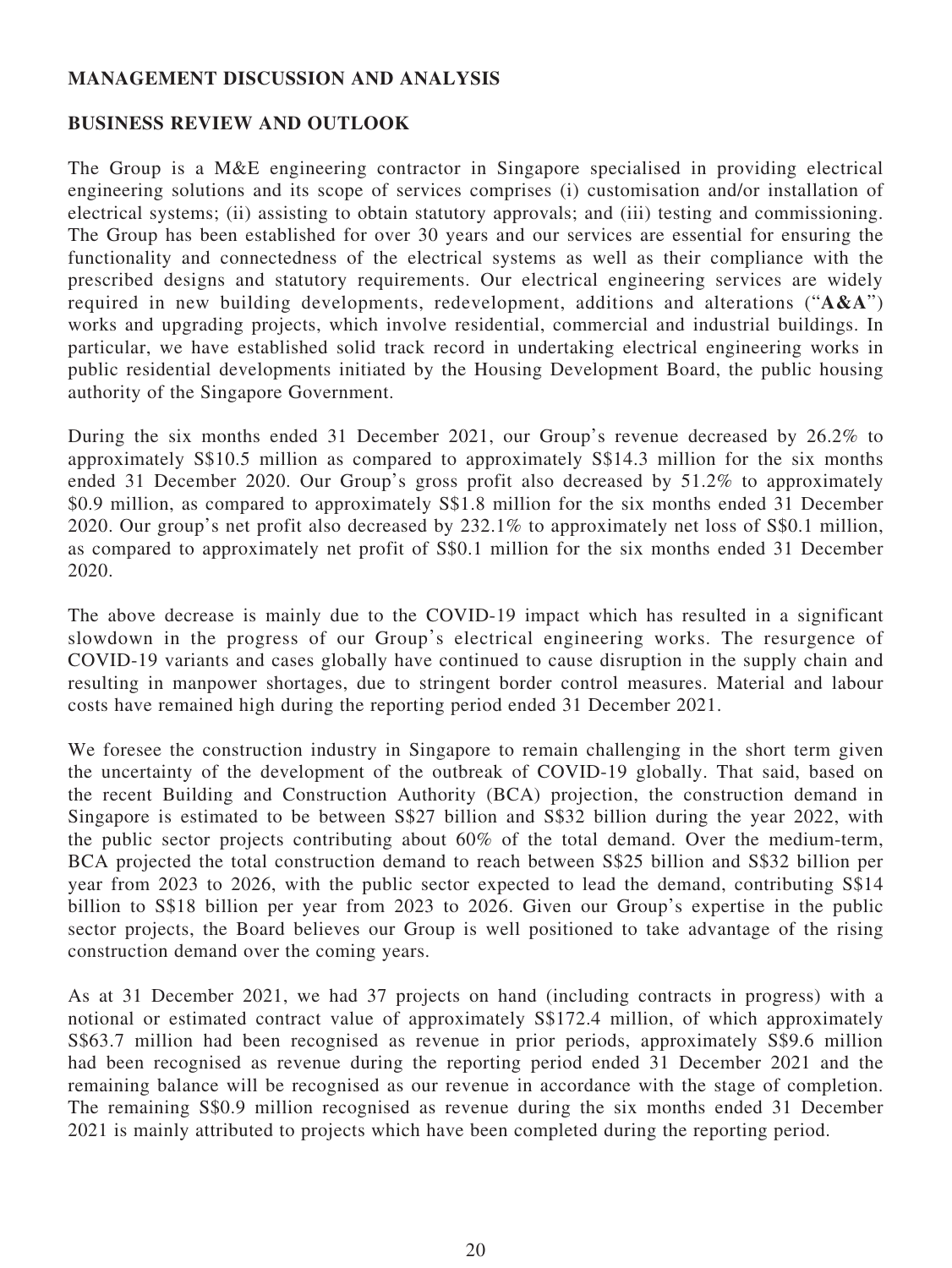### **FINANCIAL REVIEW**

|                     |                    | For the six months ended 31 December |         |
|---------------------|--------------------|--------------------------------------|---------|
|                     | 2021               |                                      | Change  |
|                     | <b>S\$</b> million | S\$ million                          | %       |
| Revenue             | 10.5               | 14.3                                 | (26.2)  |
| Gross profit        | 0.9                | 1.8                                  | (51.2)  |
| Gross profit margin | $8.3\%$            | 12.6%                                | (4.3)   |
| Net (loss)/profit   | (0.1)              | 0.1                                  | (232.1) |

### **Revenue**

The Group's principal operating activities are in the provision of electrical engineering services for both public and private sector projects. Our electrical engineering services are widely required in new building developments, redevelopment, A&A and upgrading projects, which involve residential, commercial and industrial buildings.

|                         | For the six months ended 31 December                  |                               |                       |                                                       |                        |                         |
|-------------------------|-------------------------------------------------------|-------------------------------|-----------------------|-------------------------------------------------------|------------------------|-------------------------|
|                         |                                                       | 2021                          |                       |                                                       | 2020                   |                         |
|                         | Number of<br>projects<br>with revenue<br>contribution | Revenue<br><b>S\$</b> million | % of total<br>revenue | Number of<br>projects<br>with revenue<br>contribution | Revenue<br>S\$ million | $%$ of total<br>revenue |
| Public sector projects  | 41                                                    | 7.3                           | 69.4                  | 46                                                    | 8.2                    | 57.4                    |
| Private sector projects | 7                                                     | 3.2                           | 30.6                  | 13                                                    | 6.1                    | 42.6                    |
| Total                   | 48                                                    | 10.5                          | <b>100</b>            | 59                                                    | 14.3                   | 100.0                   |

The Group's overall revenue decreased by approximately S\$3.8 million or approximately 26.2% from approximately S\$14.3 million for the six months ended 31 December 2020 to approximately S\$10.5 million for the six months ended 31 December 2021. The decrease is mainly due to the impact from COVID-19 and the resurgence of COVID-19 cases globally. Stringent border control measures abroad and in Singapore continued to cause severe supply chain disruption and manpower shortages.

The above significantly delayed the progress of the Group's on-going projects and led to significant decrease in revenue recognised during the six months ended 31 December 2021.

### **Cost of Services**

The Group's cost of services decreased by approximately S\$2.9 million or approximately 22.6% from approximately S\$12.5 million for the six months ended 31 December 2020 to approximately S\$9.6 million for the six months ended 31 December 2021. Such decrease in cost of services was generally in line with the decrease in revenue.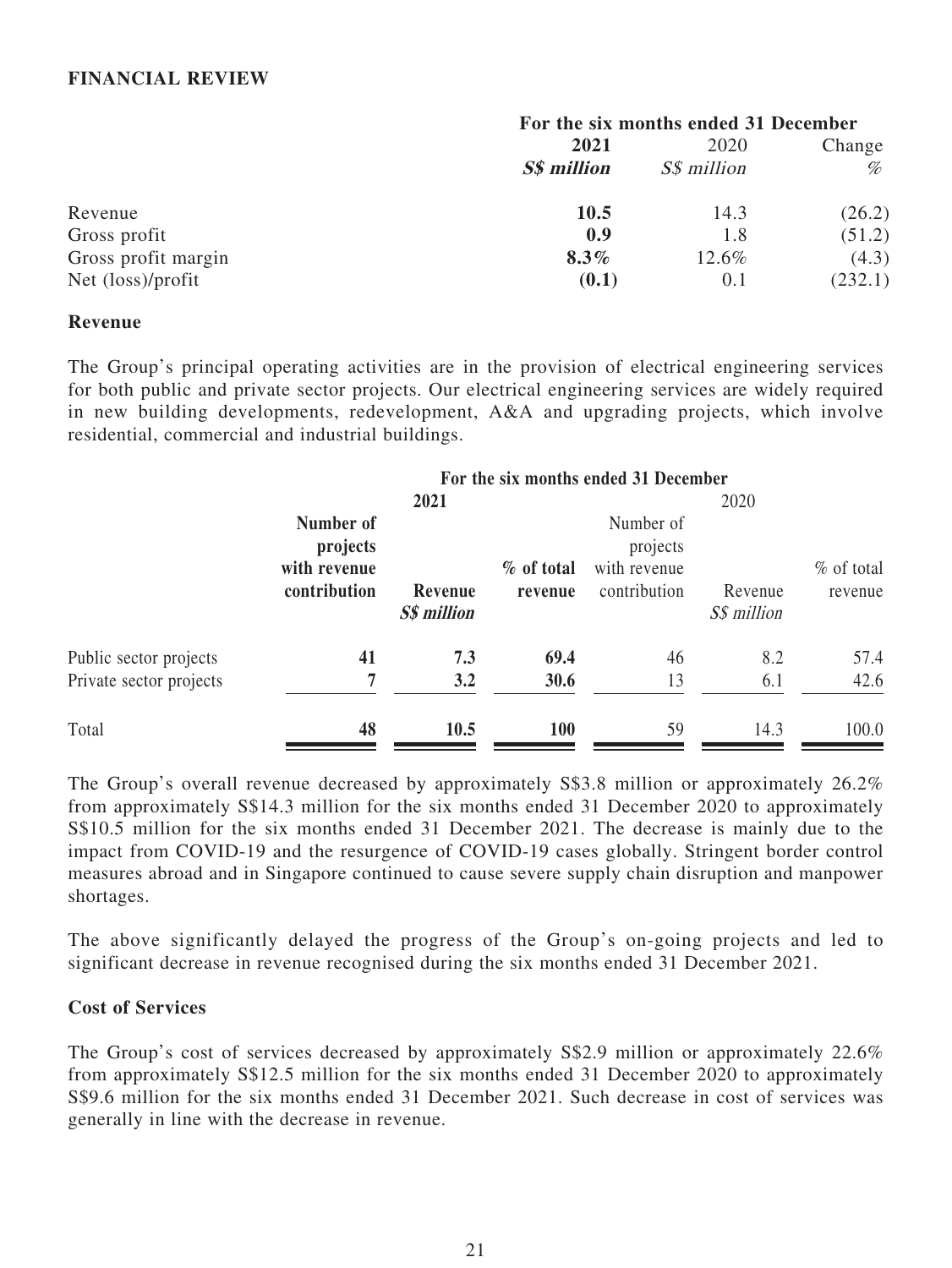## **Gross Profit and Gross Profit Margin**

|                                                   | For the six months ended 31 December |                                            |             |                        |                             |             |  |
|---------------------------------------------------|--------------------------------------|--------------------------------------------|-------------|------------------------|-----------------------------|-------------|--|
|                                                   |                                      | 2021                                       |             |                        | 2020                        |             |  |
|                                                   |                                      | Gross profit                               |             |                        | Gross profit                |             |  |
|                                                   | <b>S\$</b> million                   | Revenue Gross profit<br><b>S\$</b> million | margin<br>% | Revenue<br>S\$ million | Gross profit<br>S\$ million | margin<br>% |  |
| Public sector projects<br>Private sector projects | 7.3<br>3.2                           | 0.6<br>0.3                                 | 7.8<br>9.6  | 8.2<br>6.1             | 1.4<br>0.4                  | 16.5<br>7.3 |  |
| Total                                             | <b>10.5</b>                          | 0.9                                        | 8.3         | 14.3                   | 1.8                         | 12.6        |  |

The gross profit of the Group for the six months ended 31 December 2021 amounted to approximately S\$0.9 million, representing a decrease of approximately 51.2% as compared with approximately S\$1.8 million for the six months ended 31 December 2020, which was driven by a decrease in revenue for the same period. The Group's gross profit margin for the six months ended 31 December 2021 was approximately 8.3%, which represents a decrease of 4.3% when compared with approximately 12.6% for the six months ended 31 December 2020.

### **Other Income**

Other income mainly included income from (i) interest income from banks, (ii) government grants, (iii) rental income, (iv) insurance payout and (v) sundry income. During the six months ended 31 December 2021, other income amounted to approximately S\$0.2 million (six months ended 31 December 2020: approximately S\$0.6 million). The decrease in other income was mainly due to the decrease in government support grants for COVID-19 received for the six months ended 31 December 2021.

### **Other Gains or (Losses)**

Other gains or (losses) mainly relates to net exchange gain or loss. During the six months ended 31 December 2021, other gains amounted to approximately S\$60,000 (six months ended 31 December 2020: losses of approximately S\$0.9 million). The increase in other gains was mainly due to the strengthening of US\$ and HK\$ currency against S\$ in respect of the Group's bank balances during the six months ended 31 December 2021.

### **Administrative Expenses**

The administrative expenses of the Group for the six months ended 31 December 2021 amounted to approximately S\$1.3 million, which represents a slight increase compared to the six months ended 31 December 2020 of S\$1.2 million, mainly due to lesser salary costs incurred during the six months ended 31 December 2020.

Circuit Breaker measures were imposed by the Singapore Government from 7 April 2020 to 1 June 2020 (the "**Circuit Breaker Period**") to combat the local transmission of COVID-19 in Singapore. Only approximately 20% of our on-going projects had been allowed to restart subsequent to the Circuit Breaker Period and the rest of the projects only fully recommenced from August/September 2020. Hence, lesser salary costs were incurred during the six months ended 31 December 2020 as compared to 31 December 2021.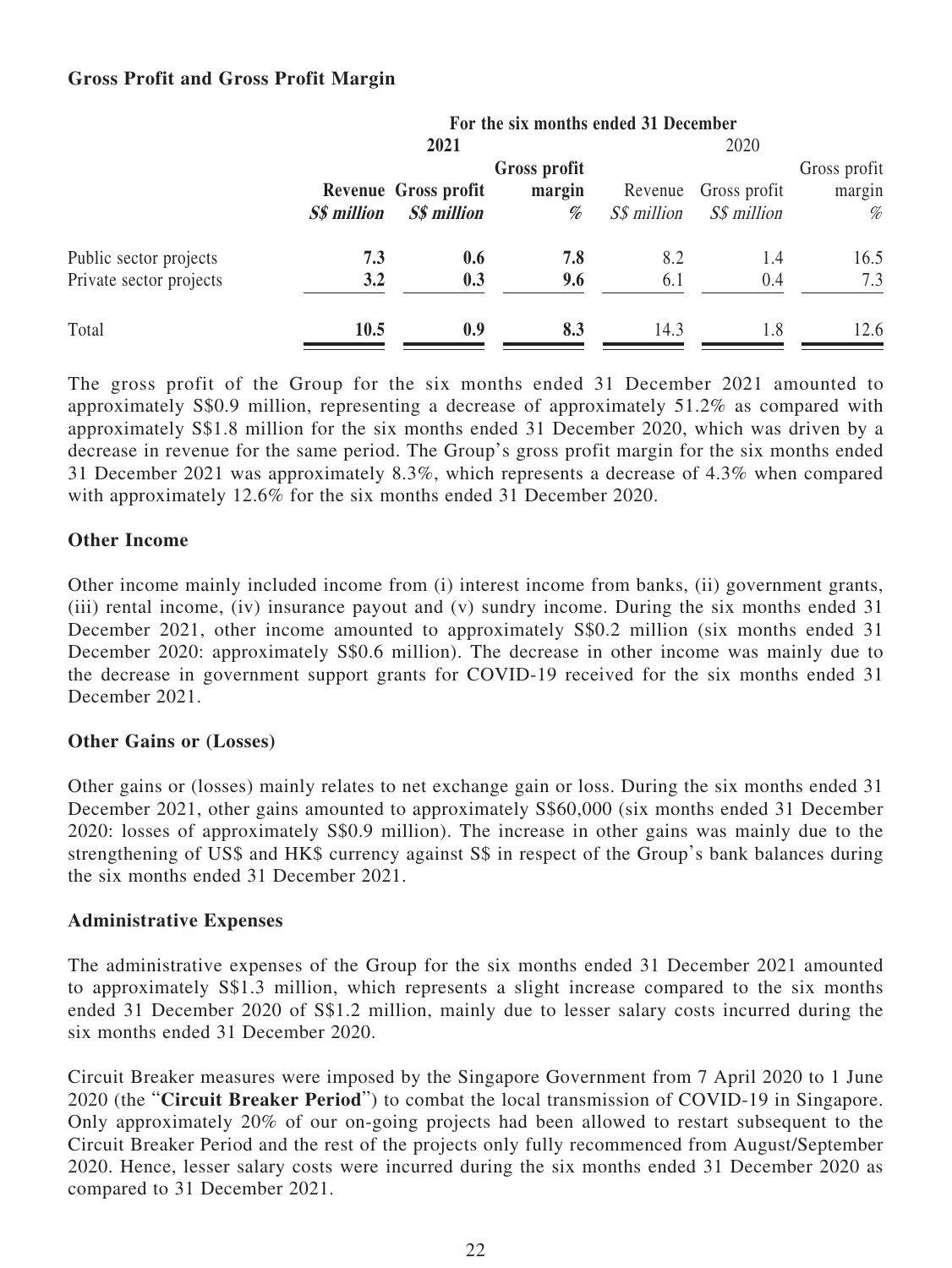# **Finance Costs**

Finance costs for the six months ended 31 December 2021 was approximately S\$1,000 which was relatively constant with that of the six months ended 31 December 2020 of approximately S\$3,000.

## **Income Tax Expense**

The Group's income tax expense decreased to approximately S\$50,000 for the six months ended 31 December 2021 from approximately S\$0.2 million for the six months ended 31 December 2020. Such decrease was mainly due to the decrease in assessable profit.

### **Net Profit/Loss**

Net Profit/Loss attributable to owners of the Company for the six months ended 31 December 2021 decreased by approximately S\$0.2 million from a net profit of approximately S\$0.1 million for the six months ended 31 December 2020 to a net loss of approximately S\$0.1 million for the six months ended 31 December 2021, which is generally in line with the decrease of revenue and gross profit for the six months ended 31 December 2021.

### **Interim Dividend**

The Board did not recommend a payment of an interim dividend for the six months ended 31 December 2021 (six months ended 31 December 2020: nil).

### **Liquidity, Financial Resources and Capital Structure**

The Shares were successfully listed on the Main Board of the Stock Exchange on 5 July 2019 and there has been no change in capital structure of the Group since then. The Company's capital comprises ordinary shares and capital reserves. The Group finances its working capital, capital expenditures and other liquidity requirements through a combination of its cash and cash equivalents, cash flows generated from operations and net proceeds from the Share Offer.

The Group adopts a prudent cash and financial management policy. The Group's cash, mainly denominated in SGD, USD and HKD, are generally deposited with certain reputable financial institutions.

As at 31 December 2021, the Group had total cash and bank balances of approximately S\$17.5 million, as compared with bank balances and cash of approximately S\$17.7 million as at 30 June 2021. The Group did not have any bank borrowings as at 31 December 2021 and 30 June 2021.

### **Pledge of Assets**

As at 31 December 2021, the Group had approximately S\$0.3 million (as at 30 June 2021: S\$0.3 million) of pledged bank deposits as part of the collateral for performance guarantees in favour of the Group's customers.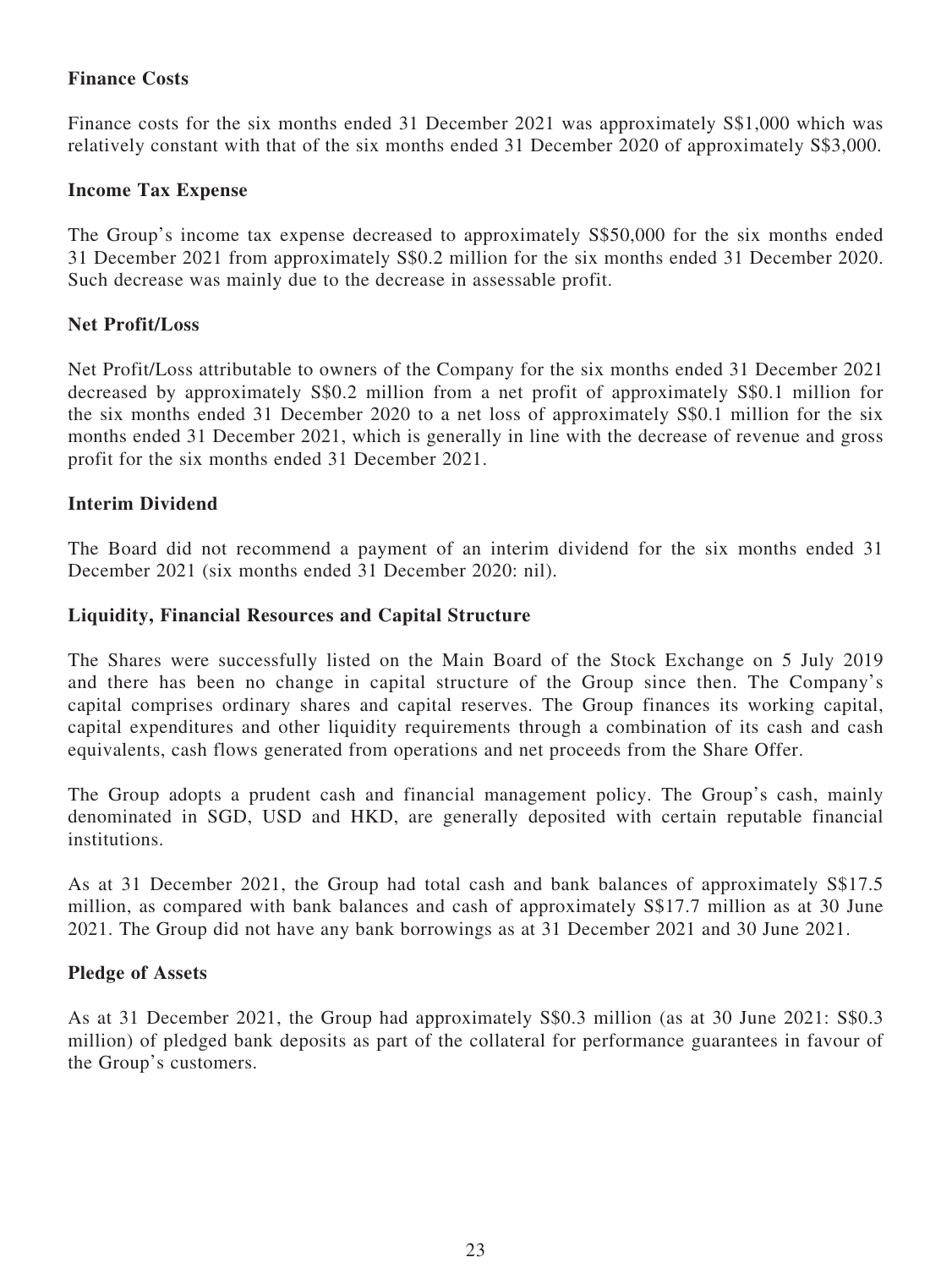## **Treasury Policy**

The Group has adopted a prudent financial management approach towards its treasury policy and thus maintained a healthy financial position throughout the reporting period. The Board closely monitors the Group's liquidity position to ensure that the liquidity structure of the Group's assets, liabilities, and other commitments can meet its funding requirements all the time.

## **Foreign Exchange Risk**

The Group mainly operates in Singapore. Most of the operating transactions and revenue were settled in Singapore dollars and the Group's assets and liabilities are primarily denominated in Singapore dollars. However, the Group has certain bank balances denominated in US\$ and HK\$ amounting to S\$13.5 million as at 31 December 2021 which expose the Group to foreign currency risk. The Group manages the risk by closely monitoring the movements of the foreign currency rate without entering any hedging arrangements.

### **Gearing Ratio**

Gearing ratio is calculated by dividing all borrowings by total equity at the period-end date and expressed as a percentage. The gearing ratio of the Group as at 31 December 2021 was nil (as at 30 June 2021: nil).

## **Significant Investment, Material Acquisitions and Disposal of Subsidiaries and Associated Companies or Joint Ventures**

There were no significant investment held, material acquisitions or disposals of subsidiaries and associated companies or joint ventures by the Group during the six months ended 31 December 2021.

### **Future Plans for Material Investments or Capital Assets**

Save as disclosed in the Company's prospectus dated 20 June 2019 ("**Prospectus**"), the Group did not have other future plans for material investments or capital assets as at 31 December 2021.

### **Employees and Remuneration Policy**

As at 31 December 2021, the Group had a total of 124 employees (31 December 2020: 139 employees), including executive Directors. Total staff costs including Directors' emoluments, salaries, wages and other staff benefits, contributions and retirement schemes during the six months ended 31 December 2021 amounted to approximately S\$2.0 million (31 December 2020: S\$1.8 million). In order to attract and retain high quality staff and to enable smooth operation within the Group, the remuneration policy and package of the Group's employees are periodically reviewed. The salary and benefit levels of the employees of the Group are competitive (with reference to market conditions and individual qualifications and experience). The Group provides adequate job training to the employees to equip them with practical knowledge and skills. Apart from central provident fund and job training programs, salaries increment and discretionary bonuses may be awarded to employees according to the assessment of individual performance and market situation. The emoluments of the Directors have been reviewed by the remuneration committee of the Company, having regard to the Company's operating results, market competitiveness, individual performance and achievement, and approved by the Board.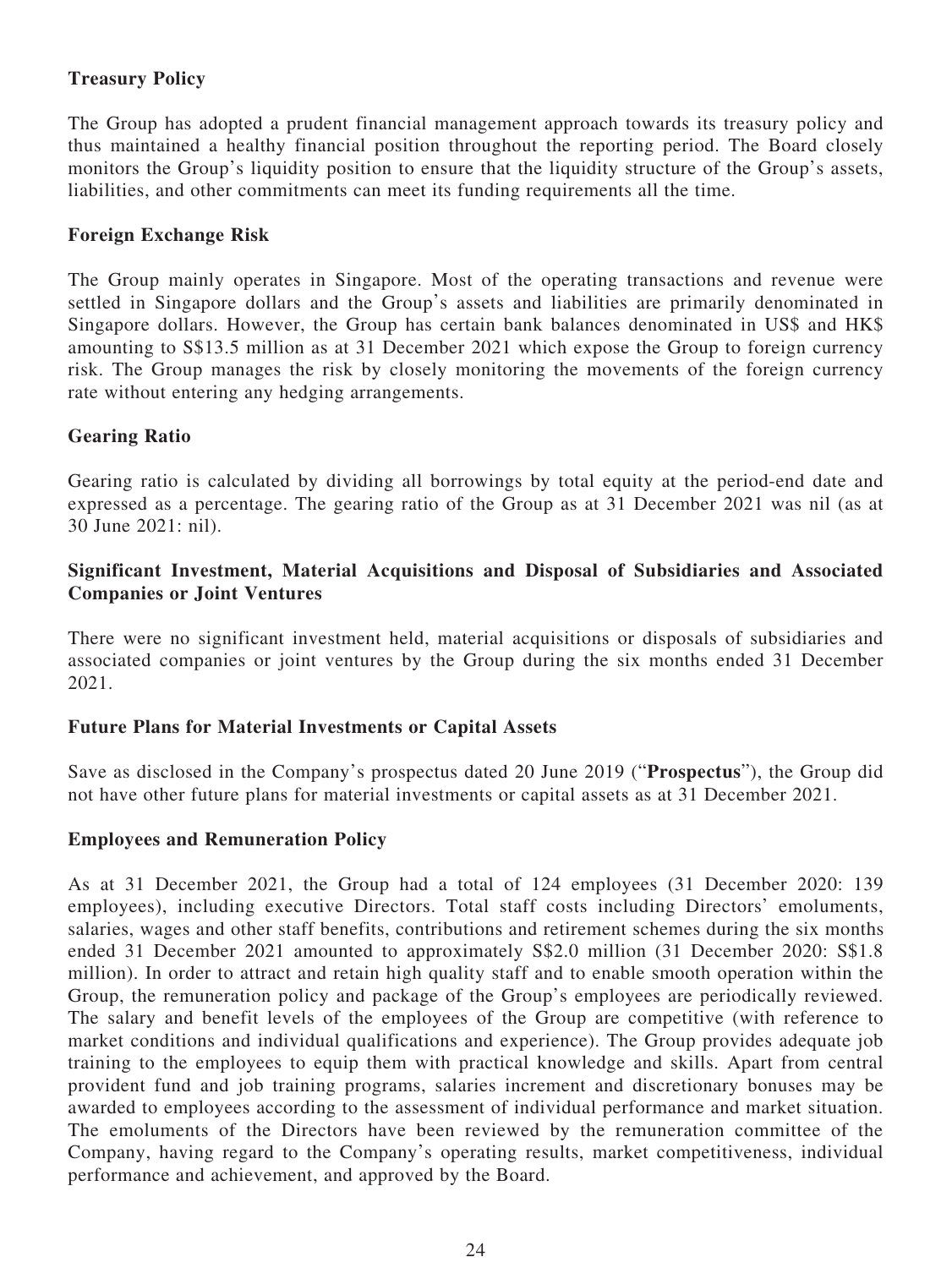## **Retirement Benefit Costs**

Payments made to Central Provident Fund ("**CPF**") are recognised as expense when employees have rendered service entitling them to the contributions.

During the six months ended 31 December 2021, there were no contribution forfeited by the Group on behalf of its employees who left the plan prior to vesting fully in such contribution, nor had there been any utilisation of such forfeited contributions to reduce future contributions. As at 31 December 2021, no forfeited contributions were available for utilisation by the Group to reduce the existing level of contributions.

## **Contingent Liabilities**

As at 31 December 2021, the Group had performance bonds of approximately S\$0.9 million (30 June 2021: S\$1.9 million) given by a bank and insurance companies in favour of the Group's customers as security for the due performance and observance of our Group's obligation under the contracts entered into between our Group and the customers. The performance guarantees will be released upon completion of the contracts.

## **Capital Expenditures and Capital Commitments**

During the six months ended 31 December 2021, the Group acquired items of plant and equipment of approximately S\$20,000 (30 June 2021: S\$0.2 million).

As at 31 December 2021, the Group had no material capital commitments.

## **Use of Net Proceeds from the Share Offer**

The net proceeds from the Share Offer were approximately HK\$95.0 million (S\$16.6 million) (after deducting listing expenses). The Group has utilised the net proceeds from the Share Offer in accordance with the intended plan and purposes as outlined in the section headed "Future Plans and Use of Proceeds" in the Prospectus.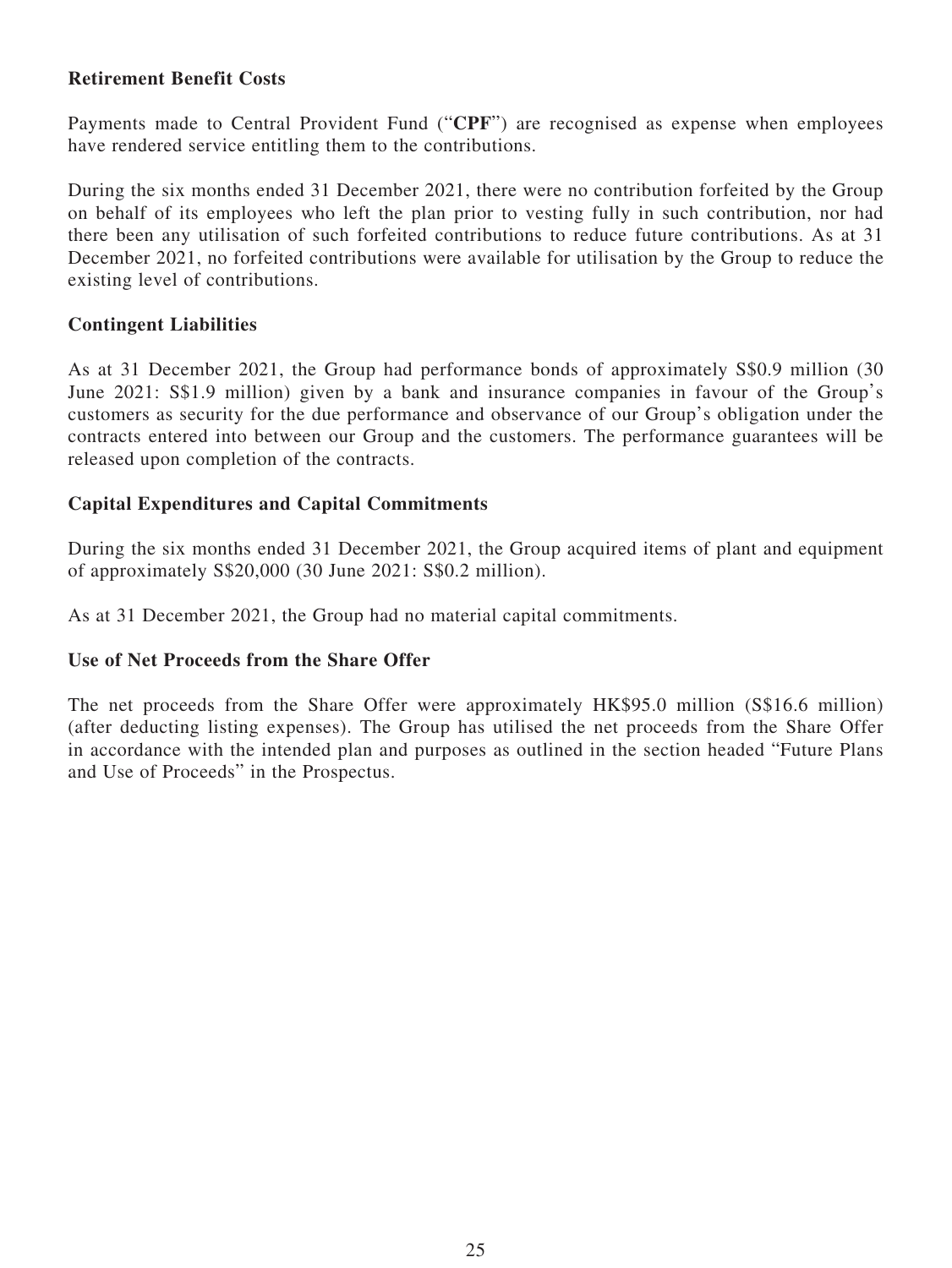As disclosed in the announcement of the Group titled "Changes in Use of Proceeds" dated 13 May 2020, the Board resolved to change the use of the unutilised net proceeds. Set out below is the revised allocation of the unutilised net proceeds:

|       |                                                                                                                                                                                                                                      | Planned use of<br><b>Net Proceeds</b><br>as disclosed in<br>the Prospectus<br>S\$ million<br>(approximately) | <b>Utilised Net</b><br>Proceeds up to<br>13 May 2020<br>S\$ million<br>(approximately) | <b>Unutilised Net</b><br>Proceeds up to<br>13 May 2020<br>S\$ million<br>(approximately) | Re-allocation of<br>the Unutilised<br><b>Net Proceeds</b><br>S\$ million<br>(approximately) | <b>Unutilised Net</b><br>Proceeds after<br>re-allocation<br>("Re-allocated<br>Net Proceeds")<br>S\$ million<br>(approximately) |
|-------|--------------------------------------------------------------------------------------------------------------------------------------------------------------------------------------------------------------------------------------|--------------------------------------------------------------------------------------------------------------|----------------------------------------------------------------------------------------|------------------------------------------------------------------------------------------|---------------------------------------------------------------------------------------------|--------------------------------------------------------------------------------------------------------------------------------|
| (i)   | Acquisition of a Singapore-based air-conditioning<br>and mechanical ventilation contractor which is<br>registered under the workhead of ME01 (air-<br>conditioning, refrigeration and ventilation works)<br>with at least "L4" grade | 7.1                                                                                                          | 0.0                                                                                    | 7.1                                                                                      | (3.6)                                                                                       | 3.5                                                                                                                            |
| (ii)  | Strengthening the Group's manpower by recruiting<br>additional staff                                                                                                                                                                 | 2.5                                                                                                          | 0.2                                                                                    | 2.3                                                                                      | (1.5)                                                                                       | 0.8                                                                                                                            |
| (iii) | Expanding the Group's premises for its various<br>operational needs                                                                                                                                                                  | 1.8                                                                                                          | 0.0                                                                                    | 1.8                                                                                      | (1.8)                                                                                       |                                                                                                                                |
| (iv)  | Financing the Group's upfront costs and working<br>capital requirements at the early stage of carrying<br>out its electrical engineering projects (existing new<br><i>projects</i> )                                                 | 1.7                                                                                                          | 1.7                                                                                    | 0.0                                                                                      | $+3.5$                                                                                      | 3.5                                                                                                                            |
| (v)   | Financing the Group's upfront costs and working<br>capital requirements at the early stage of carrying<br>out its electrical engineering projects (new<br><i>potential projects)</i>                                                 | 0.0                                                                                                          | 0.0                                                                                    | 0.0                                                                                      | $+3.0$                                                                                      | 3.0                                                                                                                            |
| (vi)  | Financing the acquisition of additional machinery<br>and equipment                                                                                                                                                                   | 1.4                                                                                                          | 0.1                                                                                    | 1.3                                                                                      | (0.7)                                                                                       | 0.6                                                                                                                            |
| (vii) | Purchasing a building information modeling<br>software together with certain ancillary supporting<br>hardware device and upgrading the Group's<br>enterprise resource planning system                                                | 0.9                                                                                                          | 0.1                                                                                    | 0.8                                                                                      | (0.4)                                                                                       | 0.4                                                                                                                            |
|       | (viii) Financing the acquisition of additional lorries                                                                                                                                                                               | 0.3                                                                                                          | 0.1                                                                                    | 0.2                                                                                      |                                                                                             | 0.2                                                                                                                            |
|       | Reserved as the Group's general working capital                                                                                                                                                                                      | $0.9\,$                                                                                                      | 0.9                                                                                    | 0.0                                                                                      | $+1.5$                                                                                      |                                                                                                                                |
| (ix)  |                                                                                                                                                                                                                                      |                                                                                                              |                                                                                        |                                                                                          |                                                                                             | 1.5                                                                                                                            |
| Total |                                                                                                                                                                                                                                      | 16.6                                                                                                         | 3.1                                                                                    | 13.5                                                                                     |                                                                                             | 13.5                                                                                                                           |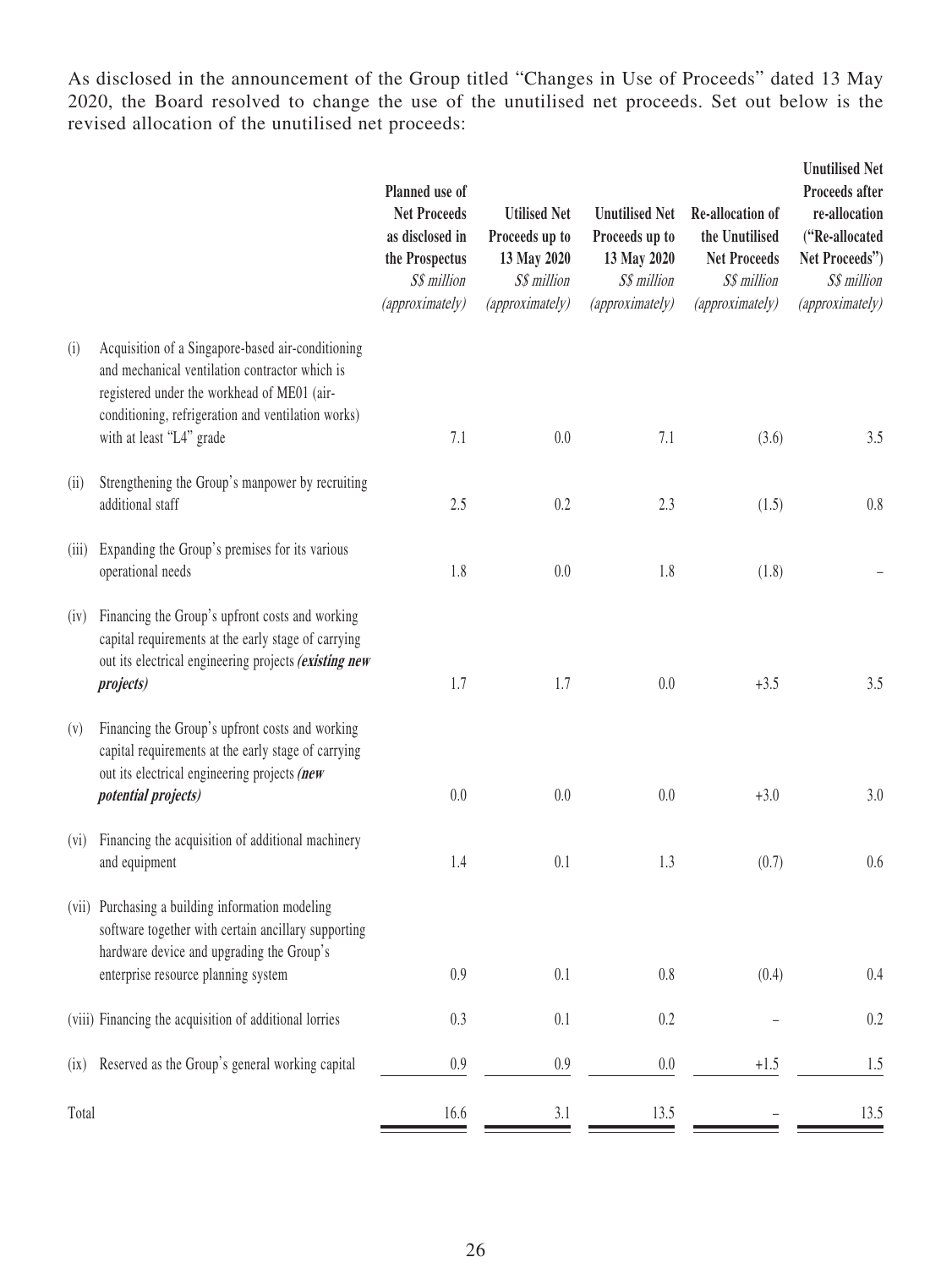The use of the Re-allocated Net Proceeds from the Share Offer as at 31 December 2021 was approximately as follows:

|         |                                                                                                                                                                                                                                      | Re-allocated<br><b>Net Proceeds</b><br>S\$ million<br>(approximately) | 13 May 2020 to<br>31 December<br>2021<br>S\$ million<br>(approximately) | <b>Unutilised</b><br><b>Utilised from Re-allocated Net</b><br>Proceeds up to<br>31 December<br>2021<br>S\$ million<br>(approximately) | <b>Expected date</b><br>to fully utilise<br>the unutilised<br>Re-allocated<br><b>Net Proceeds</b> |
|---------|--------------------------------------------------------------------------------------------------------------------------------------------------------------------------------------------------------------------------------------|-----------------------------------------------------------------------|-------------------------------------------------------------------------|---------------------------------------------------------------------------------------------------------------------------------------|---------------------------------------------------------------------------------------------------|
| (i)     | Acquisition of a Singapore-based air-conditioning<br>and mechanical ventilation contractor which is<br>registered under the workhead of ME01 (air-<br>conditioning, refrigeration and ventilation works)<br>with at least "L4" grade | 3.5                                                                   | 0.0                                                                     | 3.5                                                                                                                                   | On or before<br>30 June 2023                                                                      |
| (ii)    | Strengthening the Group's manpower by recruiting<br>additional staff                                                                                                                                                                 | 0.8                                                                   | 0.4                                                                     | 0.4                                                                                                                                   | On or before<br>30 June 2023                                                                      |
| (iii)   | Expanding the Group's premises for its various<br>operational needs                                                                                                                                                                  |                                                                       |                                                                         |                                                                                                                                       | N/A                                                                                               |
| (iv)    | Financing the Group's upfront costs and working<br>capital requirements at the early stage of carrying<br>out its electrical engineering projects (existing new<br><i>projects</i> )                                                 | 3.5                                                                   | 3.5                                                                     |                                                                                                                                       | N/A                                                                                               |
| (v)     | Financing the Group's upfront costs and working<br>capital requirements at the early stage of carrying<br>out its electrical engineering projects (new<br><i>potential projects)</i>                                                 | 3.0                                                                   | 3.0                                                                     |                                                                                                                                       | N/A                                                                                               |
| $(v_i)$ | Financing the acquisition of additional machinery<br>and equipment                                                                                                                                                                   | 0.6                                                                   | 0.0                                                                     | 0.6                                                                                                                                   | On or before<br>30 June 2023                                                                      |
|         | (vii) Purchasing a building information modeling<br>software together with certain ancillary supporting<br>hardware device and upgrading the Group's<br>enterprise resource planning system                                          | 0.4                                                                   | 0.2                                                                     | 0.2                                                                                                                                   | On or before<br>30 June 2023                                                                      |
|         | (viii) Financing the acquisition of additional lorries                                                                                                                                                                               | 0.2                                                                   | 0.1                                                                     | 0.1                                                                                                                                   | On or before<br>30 June 2023                                                                      |
| (ix)    | Reserved as the Group's general working capital                                                                                                                                                                                      | 1.5                                                                   | 1.5                                                                     |                                                                                                                                       | N/A                                                                                               |
| Total   |                                                                                                                                                                                                                                      | 13.5                                                                  | 8.7                                                                     | 4.8                                                                                                                                   |                                                                                                   |